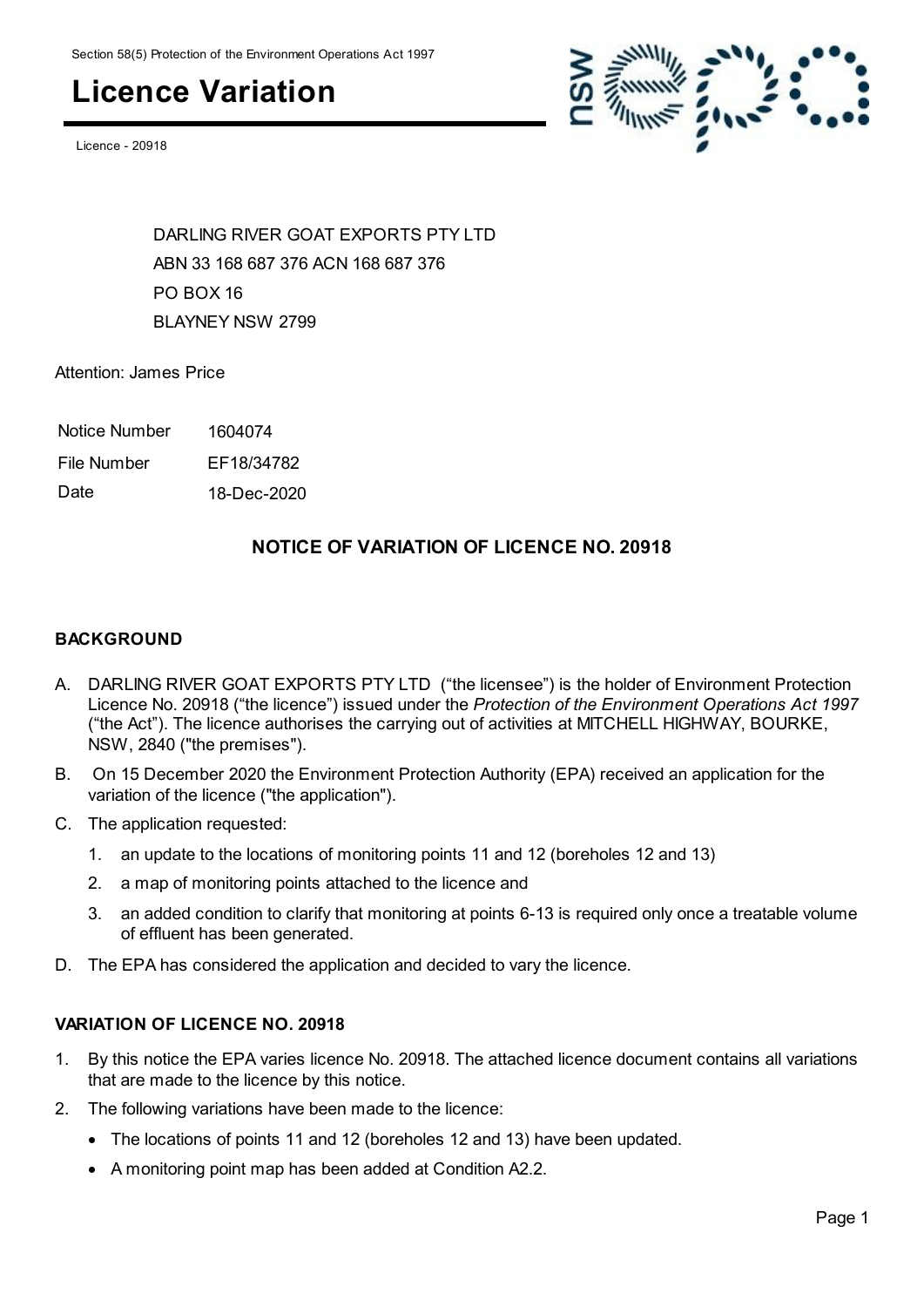Section 58(5) Protection of the Environment Operations Act 1997

**Licence Variation**



Condition A2.3 has been added to aid interpretation of Condition A2.2.

.......................................................

 Condition M2.1 has been added to clarify when monitoring must commence at monitoring points 6-15.

**Duncan McGregor Acting Unit Head Regional West - Dubbo** (by Delegation)

#### **INFORMATION ABOUT THIS NOTICE**

- This notice is issued under section 58(5) of the Act.
- Details provided in this notice, along with an updated version of the licence, will be available on the EPA's Public Register [\(http://www.epa.nsw.gov.au/prpoeo/index.htm](http://www.environment.nsw.gov.au/prpoeo/index.htm)) in accordance with section 308 of the Act.

#### **Appeals against this decision**

 You can appeal to the Land and Environment Court against this decision. The deadline for lodging the appeal is 21 days after you were given notice of this decision.

#### **When this notice begins to operate**

- The variations to the licence specified in this notice begin to operate immediately from the date of this notice, unless another date is specified in this notice.
- If an appeal is made against this decision to vary the licence and the Land and Environment Court directs that the decision is stayed the decision does not operate until the stay ceases to have effect or the Land and Environment Court confirms the decision or the appeal is withdrawn (whichever occurs first).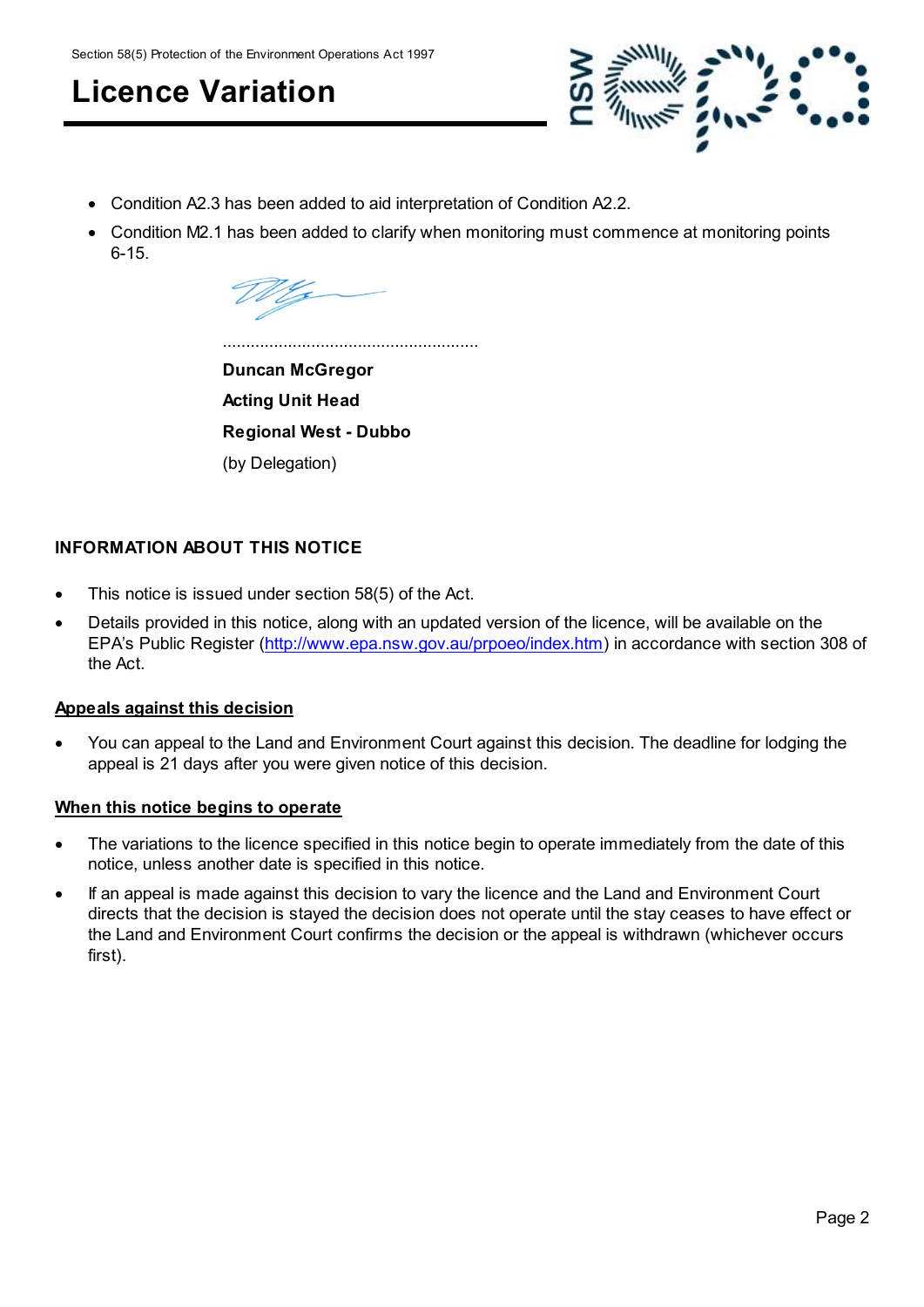20918 01-May

Licence - 20918

| <b>Licence Details</b>   |
|--------------------------|
| Number:                  |
| <b>Anniversary Date:</b> |

#### **Licensee**

DARLING RIVER GOAT EXPORTS PTY LTD

PO BOX 16

BLAYNEY NSW 2799

#### **Premises**

BOURKE SMALL STOCK ABATTOIR

MITCHELL HIGHWAY

BOURKE NSW 2840

#### **Scheduled Activity**

Livestock processing activities

#### **Fee Based Activity Scale**

Slaughtering or processing animals  $>$  30000 T annual processing

#### **Region**

Phone: (02) 6883 5333 Fax: (02) 6884 8675 Regional West - Dubbo Level 1, 48-52 Wingewarra Street DUBBO NSW 2830

PO Box 2111

DUBBO NSW 2830



#### capacity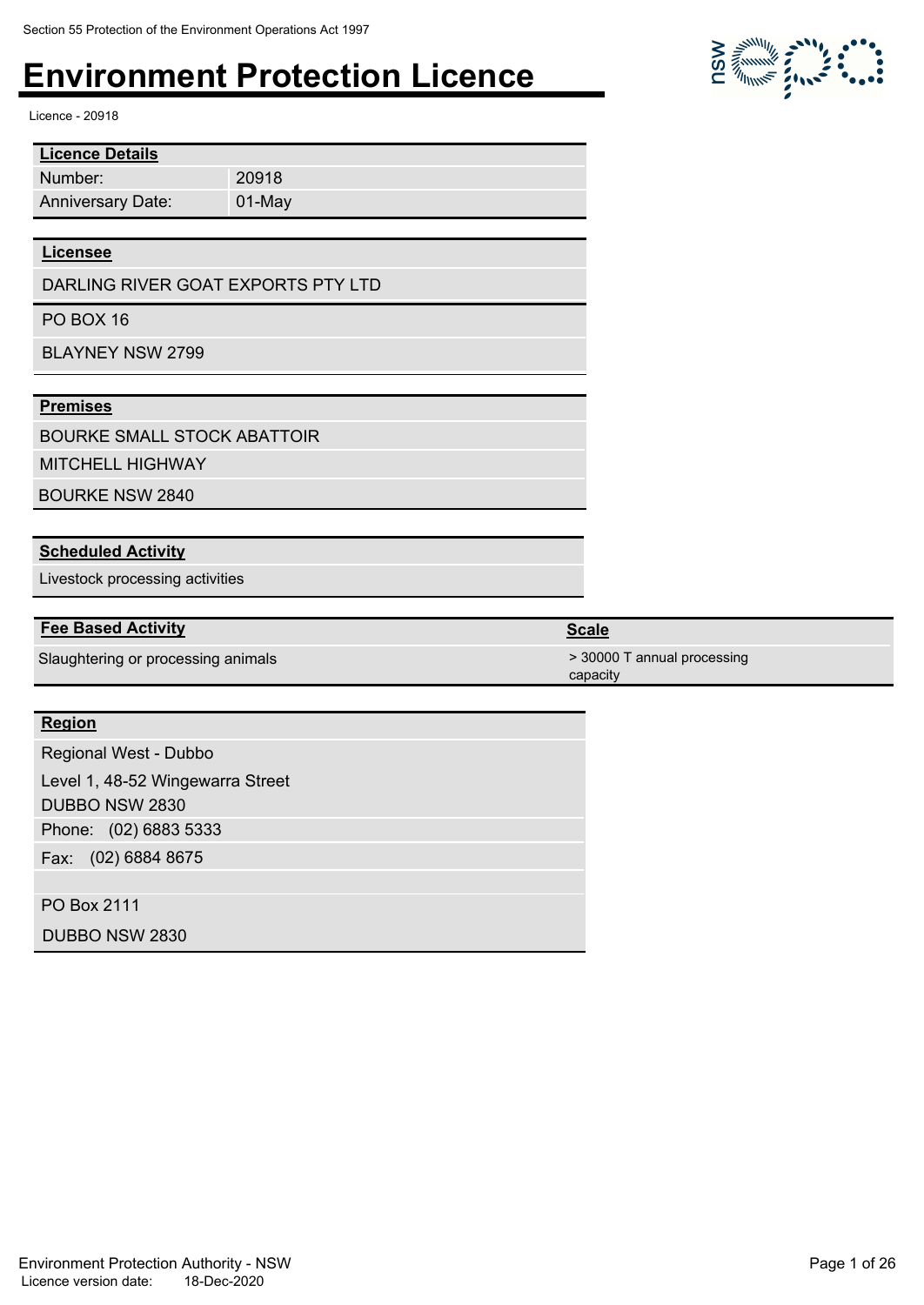

Licence - 20918

|                | <b>INFORMATION ABOUT THIS LICENCE</b> |
|----------------|---------------------------------------|
|                |                                       |
|                |                                       |
|                |                                       |
|                |                                       |
|                |                                       |
|                |                                       |
|                |                                       |
|                |                                       |
| 1              |                                       |
| A1             |                                       |
| A <sub>2</sub> |                                       |
| A <sub>3</sub> |                                       |
| $\mathbf{2}$   |                                       |
| P <sub>1</sub> |                                       |
| 3              |                                       |
| L1             |                                       |
| L <sub>2</sub> |                                       |
| L3             |                                       |
| L4             |                                       |
| L5             |                                       |
| L6             |                                       |
|                |                                       |
| L8             |                                       |
| 4              |                                       |
| O <sub>1</sub> |                                       |
| O <sub>2</sub> |                                       |
| O <sub>3</sub> |                                       |
| O4             |                                       |
| O <sub>5</sub> |                                       |
| O <sub>6</sub> |                                       |
| O7             |                                       |
| 5              |                                       |
| M1             |                                       |
| M2             |                                       |
|                |                                       |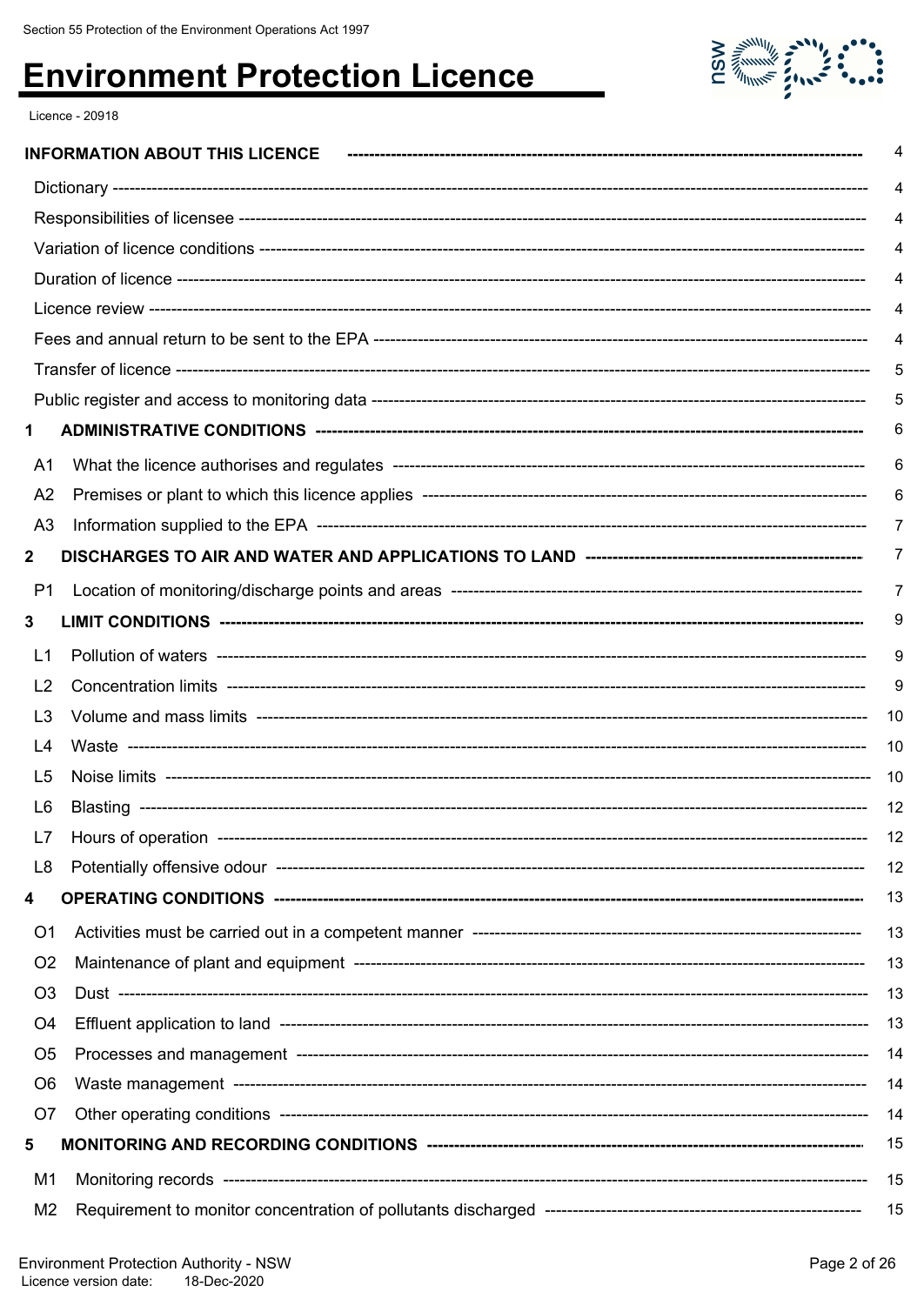

|                | Licence - 20918                                                                                                  |     |
|----------------|------------------------------------------------------------------------------------------------------------------|-----|
| M3             |                                                                                                                  | 17  |
| M4             |                                                                                                                  | 17  |
| M <sub>5</sub> |                                                                                                                  | 17  |
| M6             |                                                                                                                  | 18  |
| M7             |                                                                                                                  | 18  |
| 6              |                                                                                                                  | 18  |
| R1             |                                                                                                                  | 18  |
| R <sub>2</sub> |                                                                                                                  | 20  |
| R <sub>3</sub> |                                                                                                                  | 20  |
| $\overline{7}$ |                                                                                                                  | 21  |
| G1             |                                                                                                                  | 21  |
| G <sub>2</sub> |                                                                                                                  | 21  |
| G <sub>3</sub> |                                                                                                                  | 21  |
| 8              |                                                                                                                  | 21  |
| U <sub>1</sub> | Installation of environmental protection works and effluent commissioning study -------------------------------- | 21  |
|                | <b>DICTIONARY</b>                                                                                                | 24  |
|                |                                                                                                                  | -24 |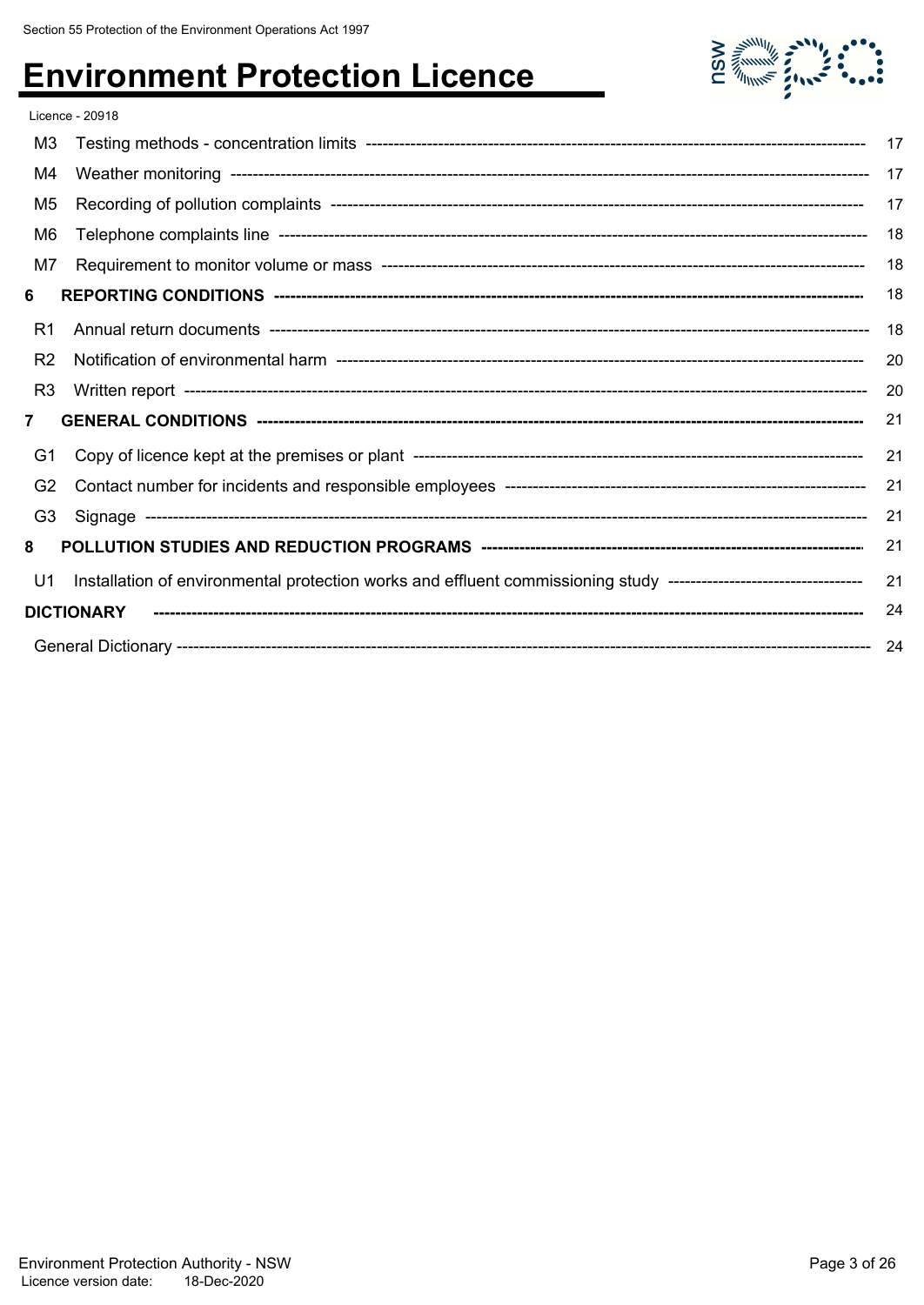Licence - 20918



### **Information about this licence**

#### **Dictionary**

A definition of terms used in the licence can be found in the dictionary at the end of this licence.

#### **Responsibilities of licensee**

Separate to the requirements of this licence, general obligations of licensees are set out in the Protection of the Environment Operations Act 1997 ("the Act") and the Regulations made under the Act. These include obligations to:

- ensure persons associated with you comply with this licence, as set out in section 64 of the Act;
- control the pollution of waters and the pollution of air (see for example sections 120 132 of the Act);
- report incidents causing or threatening material environmental harm to the environment, as set out in Part 5.7 of the Act.

#### **Variation of licence conditions**

The licence holder can apply to vary the conditions of this licence. An application form for this purpose is available from the EPA.

The EPA may also vary the conditions of the licence at any time by written notice without an application being made.

Where a licence has been granted in relation to development which was assessed under the Environmental Planning and Assessment Act 1979 in accordance with the procedures applying to integrated development, the EPA may not impose conditions which are inconsistent with the development consent conditions until the licence is first reviewed under Part 3.6 of the Act.

#### **Duration of licence**

This licence will remain in force until the licence is surrendered by the licence holder or until it is suspended or revoked by the EPA or the Minister. A licence may only be surrendered with the written approval of the EPA.

#### **Licence review**

The Act requires that the EPA review your licence at least every 5 years after the issue of the licence, as set out in Part 3.6 and Schedule 5 of the Act. You will receive advance notice of the licence review.

#### **Fees and annual return to be sent to the EPA**

For each licence fee period you must pay:

- an administrative fee; and
- a load-based fee (if applicable).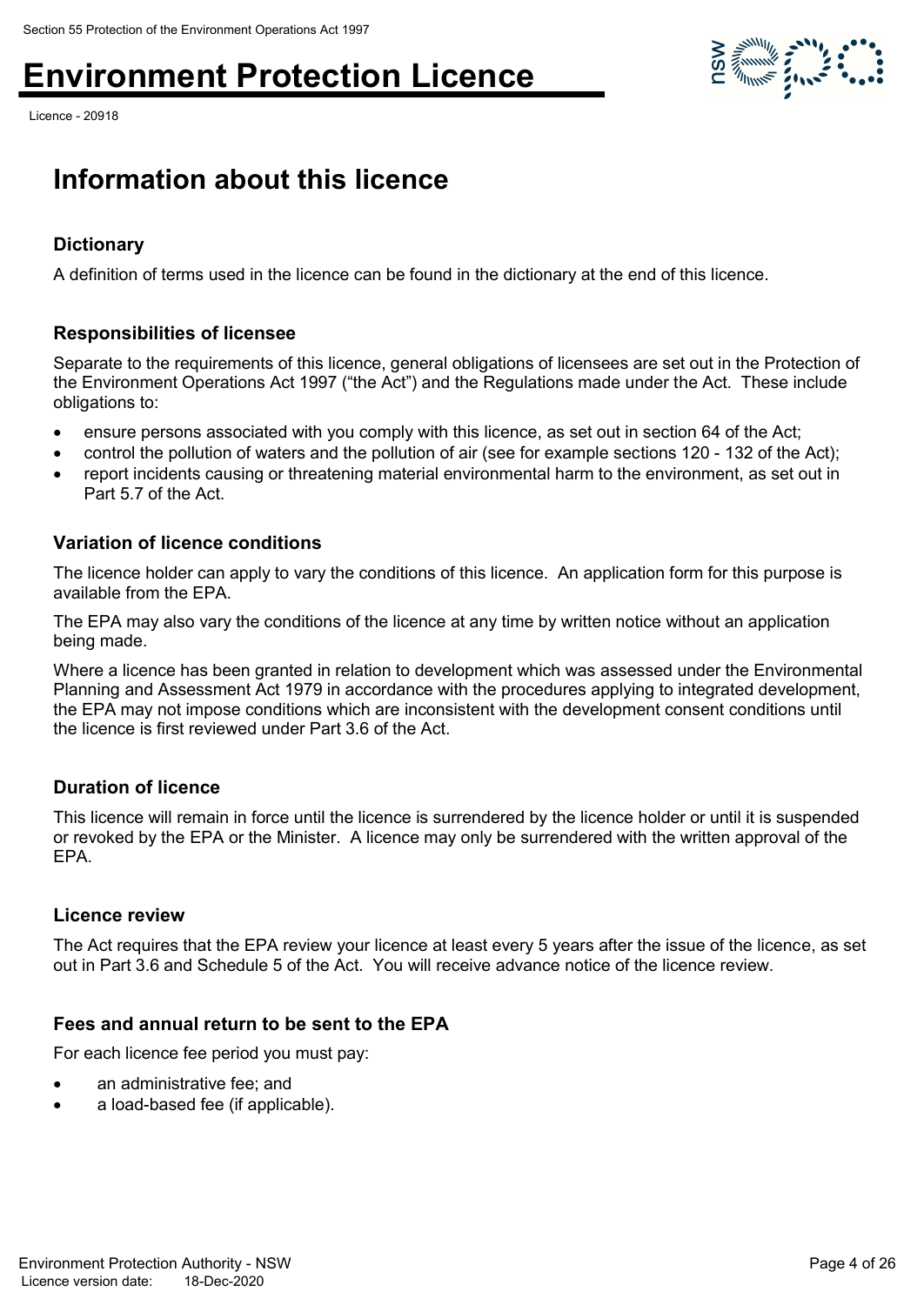

Licence - 20918

The EPA publication "A Guide to Licensing" contains information about how to calculate your licence fees. The licence requires that an Annual Return, comprising a Statement of Compliance and a summary of any monitoring required by the licence (including the recording of complaints), be submitted to the EPA. The Annual Return must be submitted within 60 days after the end of each reporting period. See condition R1 regarding the Annual Return reporting requirements.

Usually the licence fee period is the same as the reporting period.

#### **Transfer of licence**

The licence holder can apply to transfer the licence to another person. An application form for this purpose is available from the EPA.

#### **Public register and access to monitoring data**

Part 9.5 of the Act requires the EPA to keep a public register of details and decisions of the EPA in relation to, for example:

- licence applications;
- licence conditions and variations;
- statements of compliance;
- load based licensing information; and
- load reduction agreements.

Under s320 of the Act application can be made to the EPA for access to monitoring data which has been submitted to the EPA by licensees.

#### **This licence is issued to:**

#### **DARLING RIVER GOAT EXPORTS PTY LTD**

**PO BOX 16**

#### **BLAYNEY NSW 2799**

subject to the conditions which follow.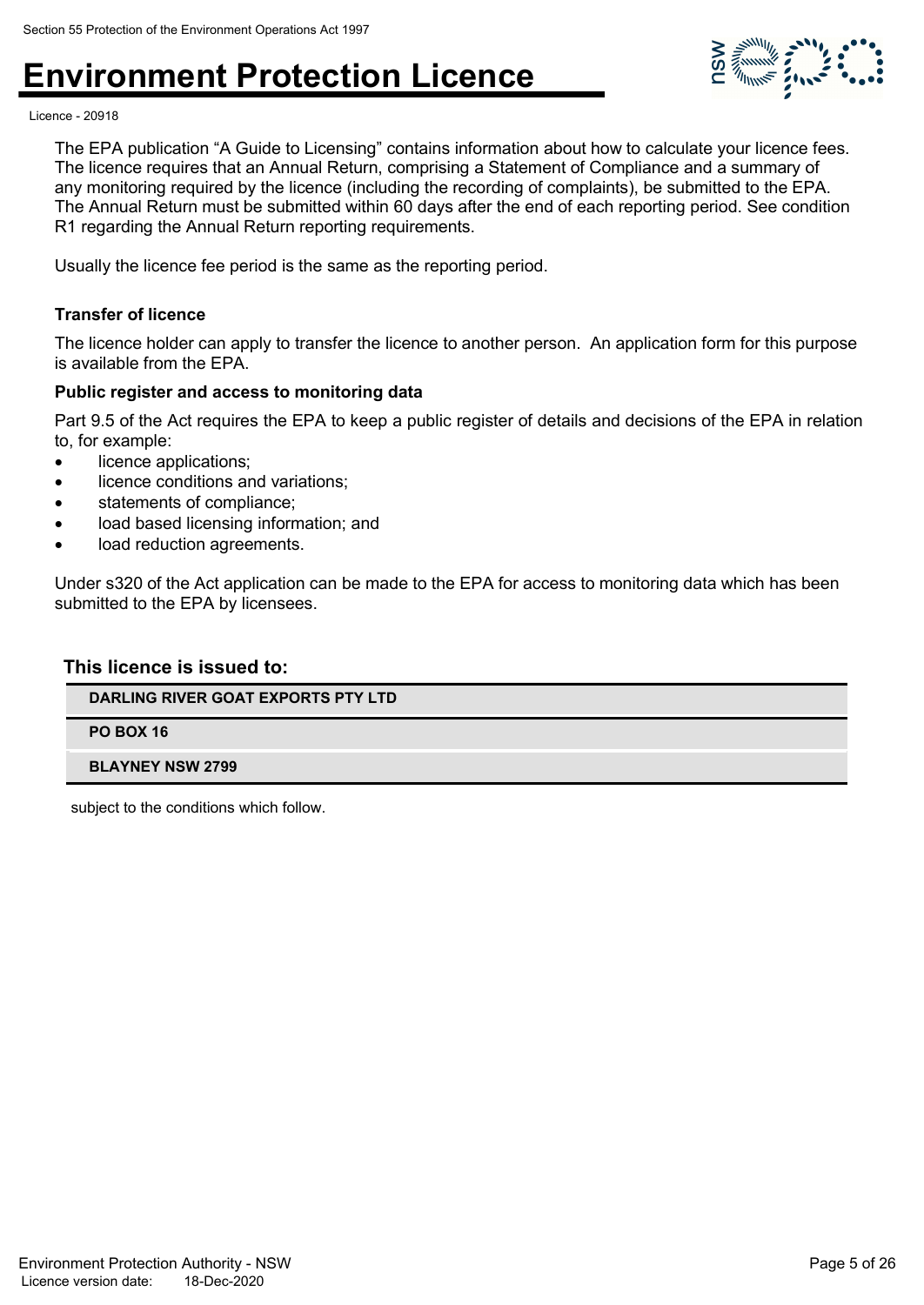

Licence - 20918

### **1 Administrative Conditions**

#### **A1 What the licence authorises and regulates**

A1.1 This licence authorises the carrying out of the scheduled development work listed below at the premises listed in A2.

Initial site works: On-site earthworks and construction in preparation for commencement of scheduled activities as approved by Department of Planning and Environment on 14 November 2016 (reference SSD-7268).

A1.2 This licence authorises the carrying out of the scheduled activities listed below at the premises specified in A2. The activities are listed according to their scheduled activity classification, fee-based activity classification and the scale of the operation.

Unless otherwise further restricted by a condition of this licence, the scale at which the activity is carried out must not exceed the maximum scale specified in this condition.

| <b>Scheduled Activity</b>       | <b>Fee Based Activity</b>          | <b>Scale</b>        |
|---------------------------------|------------------------------------|---------------------|
| Livestock processing activities | Slaughtering or processing animals | $>$ 30000 T annual  |
|                                 |                                    | processing capacity |

A1.3 The licensee is prohibited from carrying out the scheduled activities identified at condition A1.2 during the undertaking of the scheduled development work identified at condition A1.1.

#### **A2 Premises or plant to which this licence applies**

A2.1 The licence applies to the following premises:

| <b>Premises Details</b>            |
|------------------------------------|
| <b>BOURKE SMALL STOCK ABATTOIR</b> |
| <b>MITCHELL HIGHWAY</b>            |
| <b>BOURKE</b>                      |
| <b>NSW 2840</b>                    |
| LOT 17 DP 753546                   |

A2.2 The premises location is shown on the map below.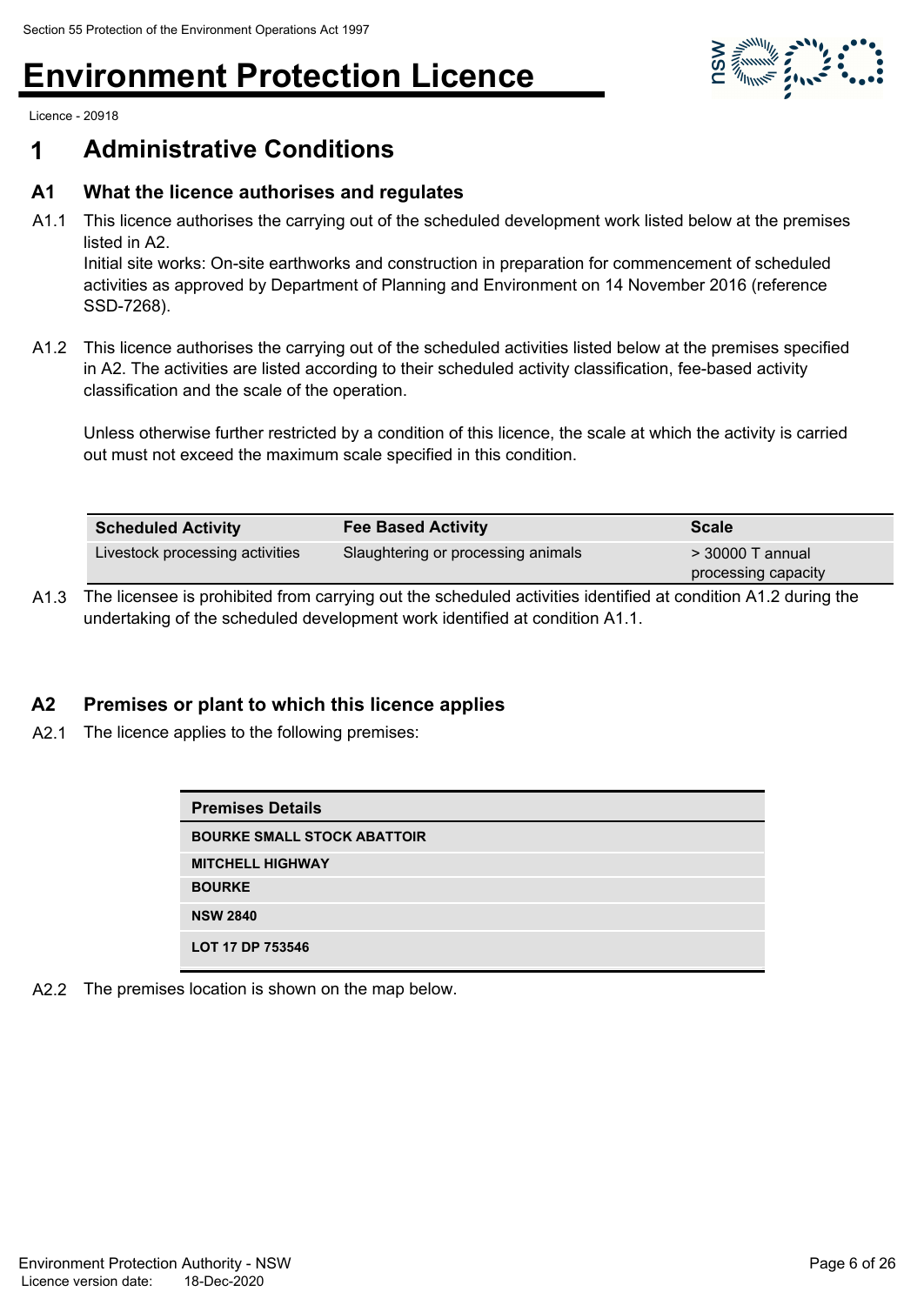

Licence - 20918



A2.3 For the purposes of Condition A2.2, "premises location" means the locations of monitoring points referred to in the licence, as described at Condition P1.2 and Condition P1.3.

#### **A3 Information supplied to the EPA**

A3.1 Works and activities must be carried out in accordance with the proposal contained in the licence application, except as expressly provided by a condition of this licence.

In this condition the reference to "the licence application" includes a reference to:

a) the applications for any licences (including former pollution control approvals) which this licence replaces under the Protection of the Environment Operations (Savings and Transitional) Regulation 1998; and

b) the licence information form provided by the licensee to the EPA to assist the EPA in connection with the issuing of this licence.

#### **Discharges to Air and Water and Applications to Land 2**

#### **P1 Location of monitoring/discharge points and areas**

- P1.1 The following utilisation areas referred to in the table below are identified in this licence for the purposes of the monitoring and/or the setting of limits for any application of solids or liquids to the utilisation area.
- P1.2 The following points referred to in the table are identified in this licence for the purposes of the monitoring and/or the setting of limits for discharges of pollutants to water from the point.

*Water and land*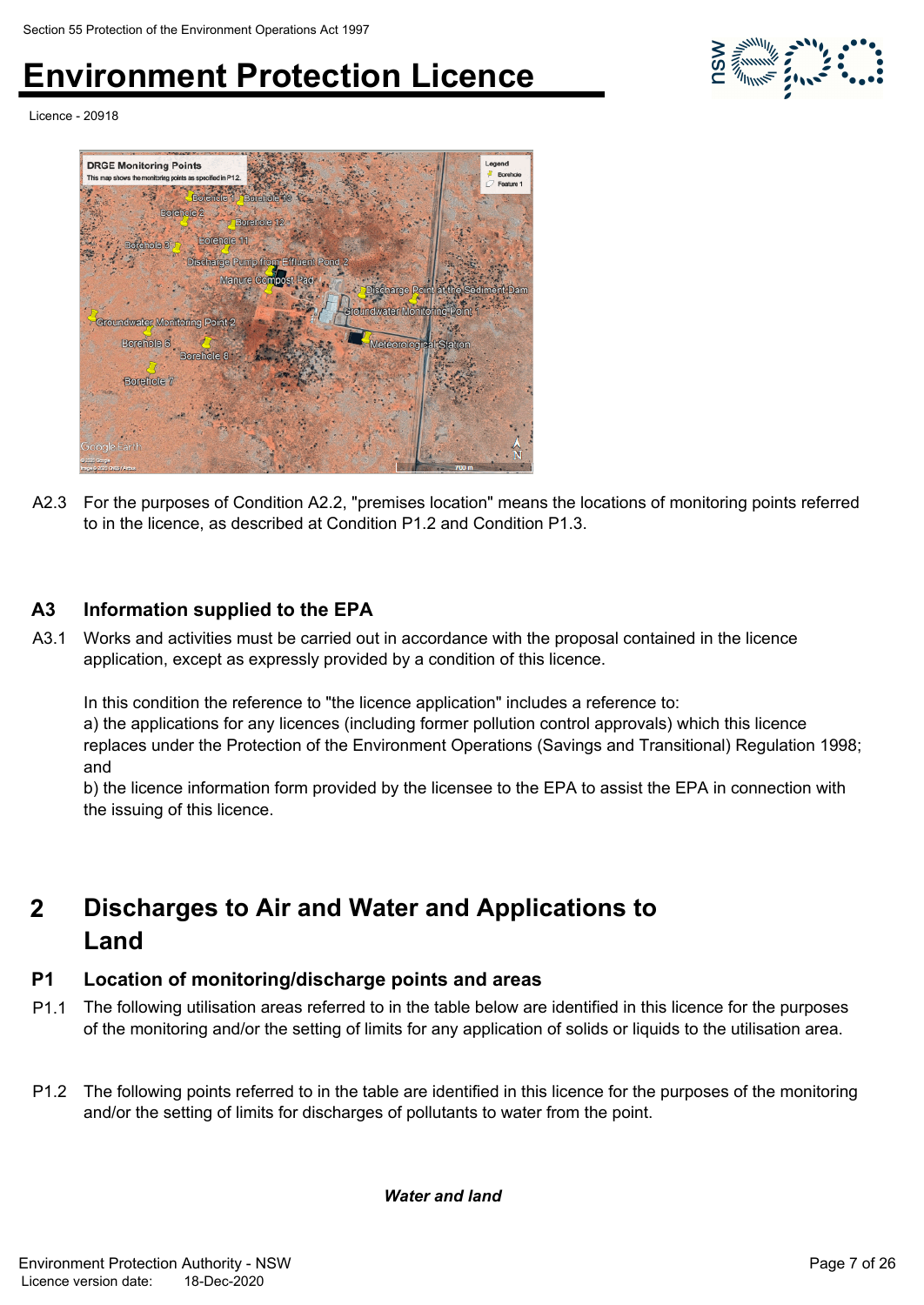Licence - 20918

# **Environment Protection Licence**



| <b>EPA Identi-</b><br>fication no. | <b>Type of Monitoring Point</b>          | <b>Type of Discharge Point</b>           | <b>Location Description</b>                                                                                                                                                                         |
|------------------------------------|------------------------------------------|------------------------------------------|-----------------------------------------------------------------------------------------------------------------------------------------------------------------------------------------------------|
| 3                                  | Sediment dam                             | Sediment dam                             | Sediment stormwater dam to the<br>east of the abattoir complex<br>labelled as "Discharge Point at the<br>Sediment Dam" on map titled<br>"DRGE Monitoring Points" (EPA<br>reference: DOC20/1004281). |
| $\overline{4}$                     | Groundwater monitoring                   |                                          | Groundwater monitoring bore to the<br>east of the abattoir complex<br>labelled as "Groundwater<br>Monitoring Point 1" on map titled<br>"DRGE Monitoring Points" (EPA<br>reference: DOC20/1004281)   |
| 5                                  | Groundwater monitoring                   |                                          | Groundwater monitoring bore to the<br>west of the abattoir complex<br>labelled as "Groundwater<br>Monitoring Point 2" on map titled<br>"DRGE Monitoring Points" (EPA<br>reference: DOC20/1004281).  |
| $6\phantom{1}6$                    | Effluent quality and<br>volume discharge | Effluent quality and<br>volume discharge | Irrigation pump at effluent<br>treatment pond No. 2 labelled as<br>"Discharge Pump from Effluent<br>Pond 2" on map titled "DRGE<br>Monitoring Points" (EPA reference<br>DOC20/1004281).             |
| 7                                  | Soil monitoring                          |                                          | Effluent utilisation area labelled as<br>"Borehole 1" on map titled "DRGE<br>Monitoring Points" (EPA reference:<br>DOC20/1004281)                                                                   |
| 8                                  | Soil monitoring                          |                                          | Effluent utilisation area labelled as<br>"Borehole 2" on map titled "DRGE<br>Monitoring Points" (EPA reference:<br>DOC20/1004281)                                                                   |
| 9                                  | Soil monitoring                          |                                          | Effluent utilisation area labelled as<br>"Borehole 3" on map titled "DRGE<br>Monitoring Points" (EPA reference:<br>DOC20/1004281).                                                                  |
| 10                                 | Soil Monitoring                          |                                          | Effluent utilisation area labelled as<br>"Borehole 11" on map titled "DRGE<br>Monitoring Points" (EPA reference:<br>DOC20/1004281)                                                                  |
| 11                                 | Soil Monitoring                          |                                          | Effluent utilisation area labelled as<br>"Borehole 12" on map titled "DRGE<br>Monitoring Points" (EPA reference:<br>DOC20/1004281)                                                                  |
| 12                                 | Soil Monitoring                          |                                          | Effluent utilisation area labelled as<br>"Borehole 13" on map titled "DRGE<br>Monitoring Points" (EPA reference:<br>DOC20/1004281).                                                                 |
| 13                                 | Soil Monitoring                          |                                          | Background soil sampling area<br>labelled as "Borehole 6" on map<br>titled "DRGE Monitoring Points"<br>(EPA reference: DOC20/1004281)                                                               |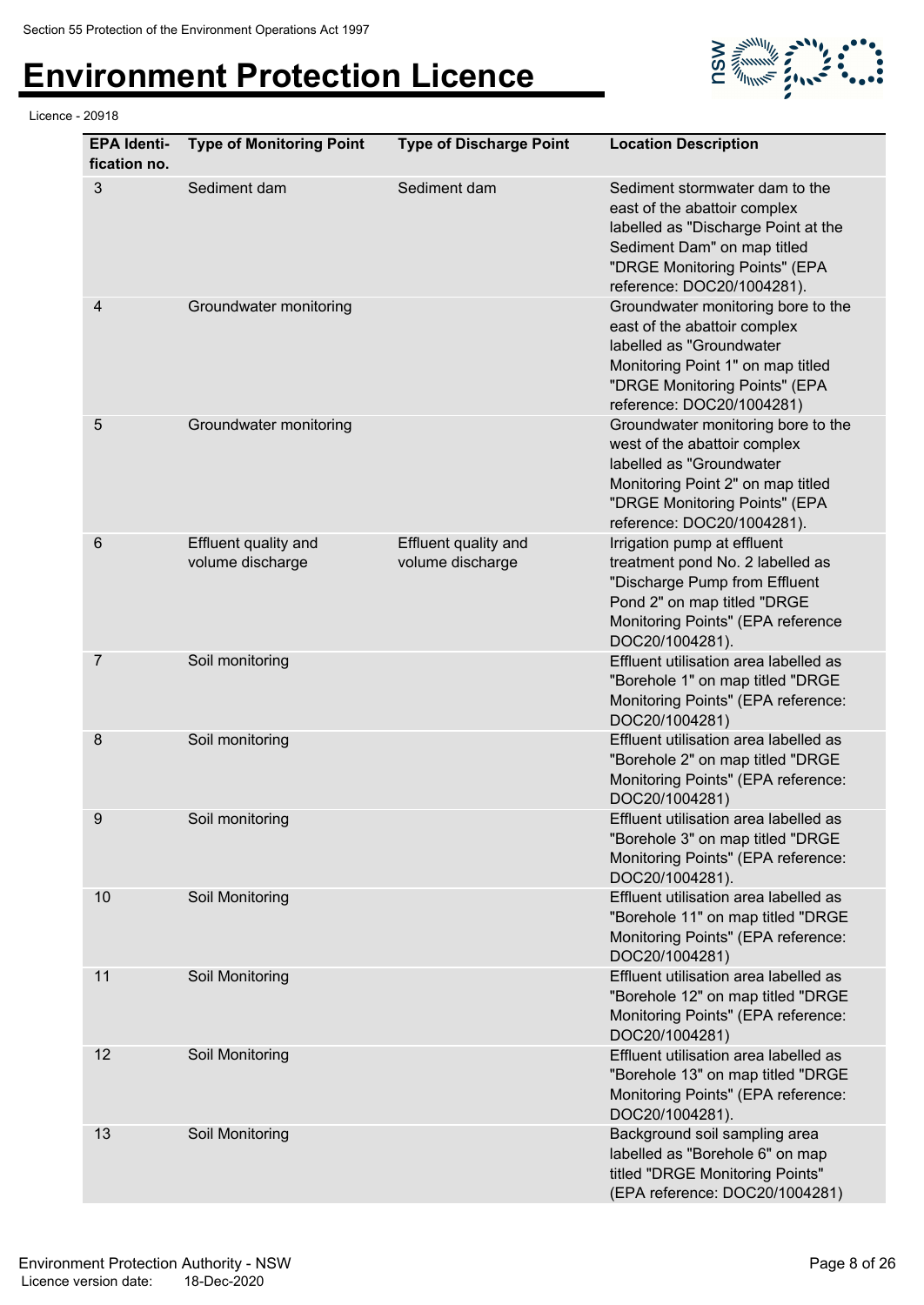

#### Licence - 20918

| 14 | Soil Monitoring   | Background soil sampling area<br>labelled as "Borehole 7" on map<br>titled "DRGE Monitoring Points"<br>(EPA reference: DOC20/1004281)  |
|----|-------------------|----------------------------------------------------------------------------------------------------------------------------------------|
| 15 | Soil Monitoring   | Background soil sampling area<br>labelled as "Borehole 8" on map<br>titled "DRGE Monitoring Points"<br>(EPA reference: DOC20/1004281). |
| 16 | Manure monitoring | Manure compost pad labelled as<br>"Manure Compost Pad" on map<br>titled "DRGE Monitoring Points"<br>(EPA reference: DOC20/1004281).    |

P1.3 The following points referred to in the table below are identified in this licence for the purposes of weather and/or noise monitoring and/or setting limits for the emission of noise from the premises.

#### *Noise/Weather*

| <b>EPA identi-</b><br>fication no. | Type of monitoring point | <b>Location description</b>                                                                                                                                                                                                                     |
|------------------------------------|--------------------------|-------------------------------------------------------------------------------------------------------------------------------------------------------------------------------------------------------------------------------------------------|
| 1                                  | Meteorological Station   | Meteorological station labelled as<br>"Meteorological Station" on map titled<br>"DRGE Monitoring Points" (EPA reference:<br>DOC20/1004281)                                                                                                      |
| 2                                  | Noise monitoring         | Properties located to the south of the<br>premises as depicted in document titled<br>"Bourke Small Abattoirs - SSD 7268 -<br>Environmental Impact Statement: Volume<br>1 - Figure 3.2 - Nearest receptors" (EPA<br>reference: DOC16/132032-01). |

### **3 Limit Conditions**

#### **L1 Pollution of waters**

L1.1 Except as may be expressly provided in any other condition of this licence, the licensee must comply with section 120 of the Protection of the Environment Operations Act 1997.

#### **L2 Concentration limits**

- L2.1 For each monitoring/discharge point or utilisation area specified in the table\s below (by a point number), the concentration of a pollutant discharged at that point, or applied to that area, must not exceed the concentration limits specified for that pollutant in the table.
- L2.2 Where a pH quality limit is specified in the table, the specified percentage of samples must be within the specified ranges.
- L2.3 To avoid any doubt, this condition does not authorise the pollution of waters by any pollutant other than those specified in the table\s.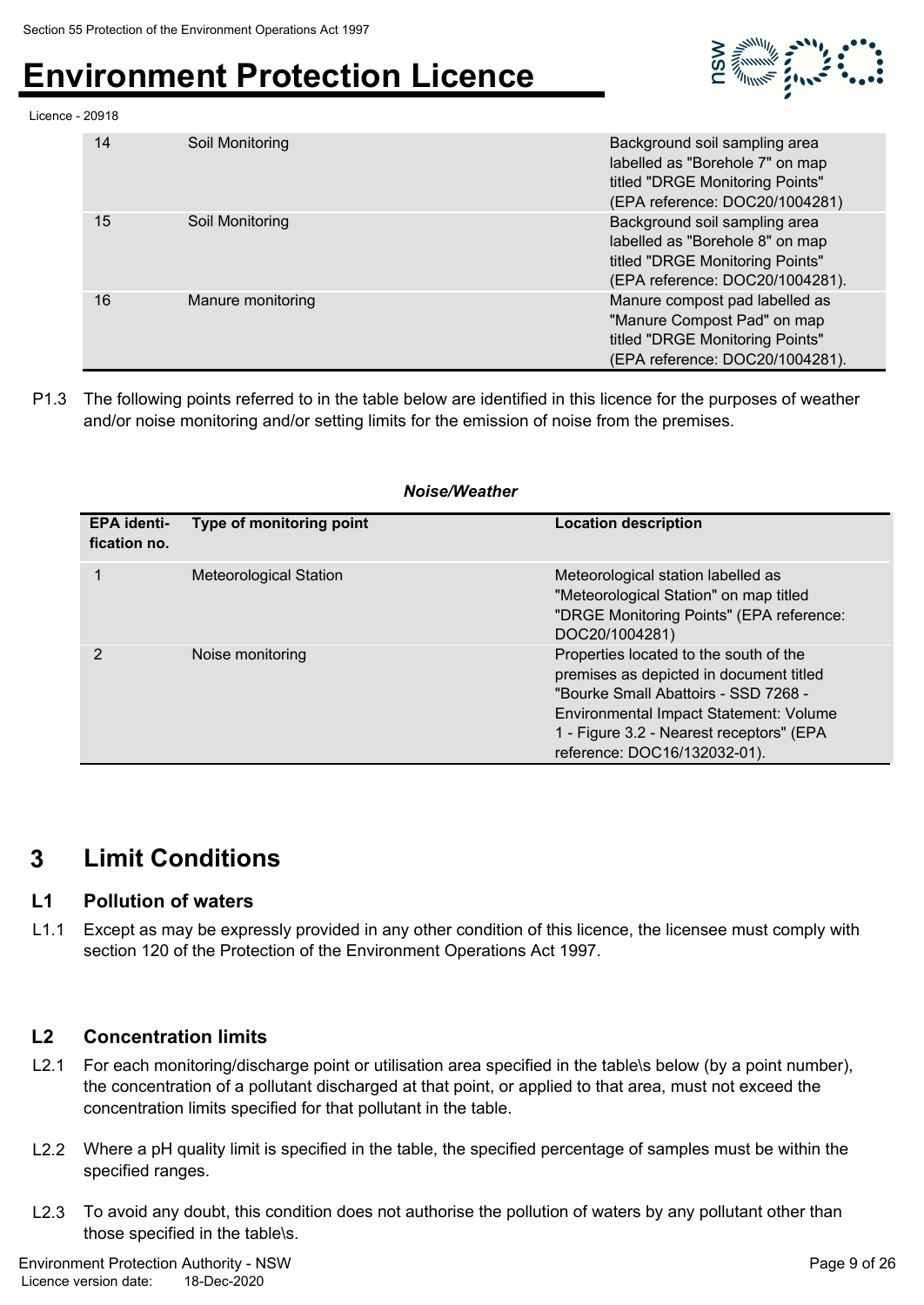

Licence - 20918

#### L2.4 Water and/or Land Concentration Limits

#### **POINT 3**

| <b>Pollutant</b>             | Units of Measure     | 50 Percentile<br>concentration<br>limit | 90 Percentile<br>concentration<br>limit | 3DGM<br>concentration<br>limit | 100 percentile<br>concentration<br>limit |
|------------------------------|----------------------|-----------------------------------------|-----------------------------------------|--------------------------------|------------------------------------------|
| Total<br>suspended<br>solids | milligrams per litre |                                         |                                         |                                | 50                                       |

#### **L3 Volume and mass limits**

L3.1 For each discharge point or utilisation area specified below (by a point number), the volume/mass of: a) liquids discharged to water; or;

b) solids or liquids applied to the area;

must not exceed the volume/mass limit specified for that discharge point or area.

| <b>Point</b> | <b>Unit of Measure</b> | <b>Volume/Mass Limit</b> |
|--------------|------------------------|--------------------------|
| 6            | kilolitres per day     | 1550                     |

#### **L4 Waste**

L4.1 The licensee must not cause, permit or allow any waste generated outside the premises to be received at the premises for storage, treatment, processing, reprocessing or disposal of any waste generated at the premises to be disposed of at the premises, except as expressly permitted by the licence.

This condition only applies to the storage, treatment, processing, reprocessing or disposal of waste at the premises under the Protection of the Environment Operations Act 1997.

#### **L5 Noise limits**

L5.1 Noise generated at the premises that is measured at each noise monitoring point established under this licence must not exceed the noise levels specified in Column 4 of the table below for that point during the corresponding time periods specified in Column 1 when measured using the corresponding measurement parameters listed in Column 2.

#### **POINT 2**

| <b>Time period</b> | <b>Measurement</b> | <b>Measurement frequency</b> | Noise level dB(A) |
|--------------------|--------------------|------------------------------|-------------------|
|                    | parameter          |                              |                   |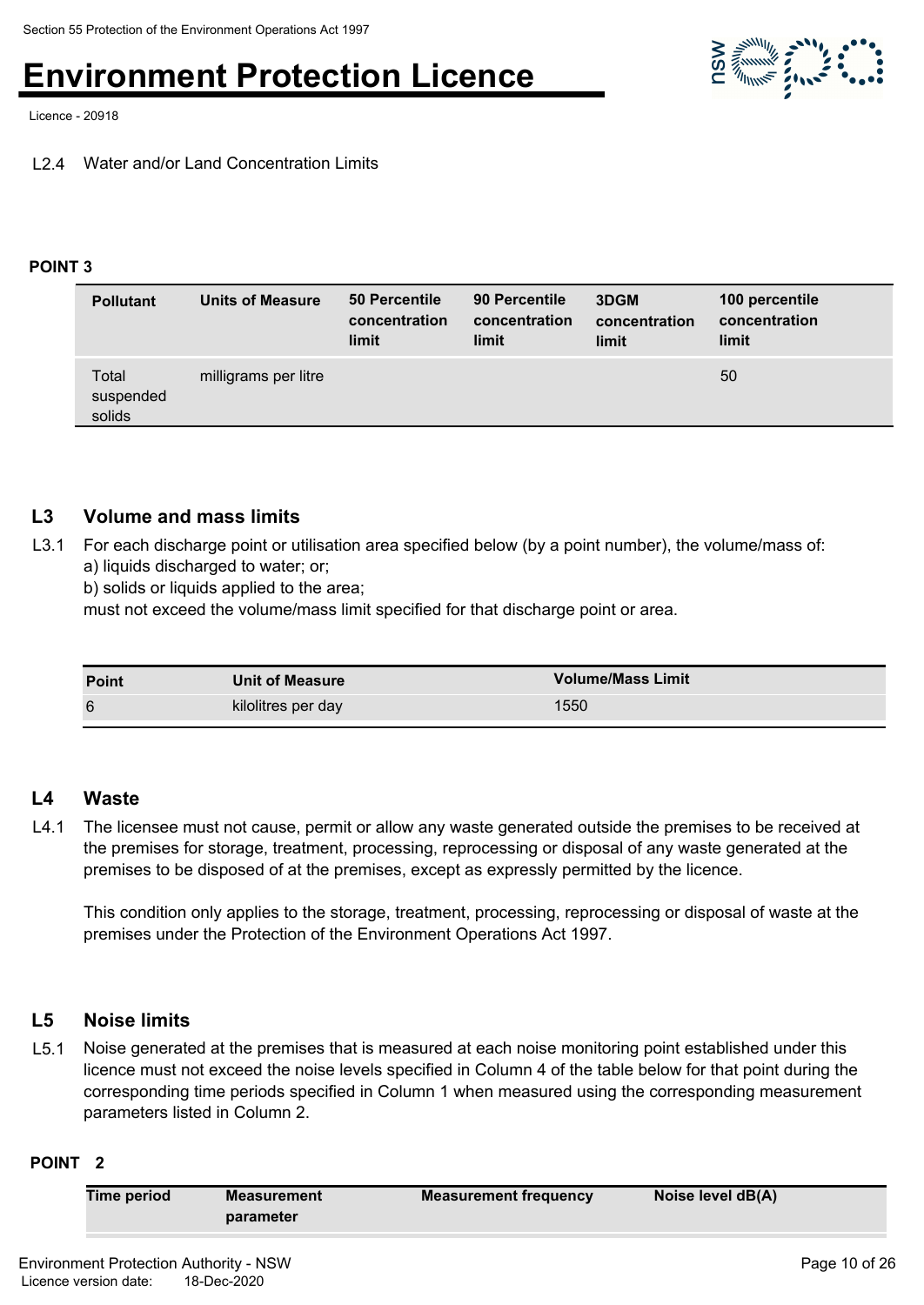

| Licence - 20918 |  |
|-----------------|--|
|                 |  |

| Day          | Day-LAeq (15 minute)     | $\overline{\phantom{a}}$ | 35 |
|--------------|--------------------------|--------------------------|----|
| Evening      | Evening-LAeq (15 minute) | $\overline{\phantom{a}}$ | 35 |
| <b>Night</b> | Night-LAeq (15 minute)   | $\overline{\phantom{a}}$ | 35 |
| <b>Night</b> | LAmax                    | $\overline{\phantom{a}}$ | 45 |

L5.2 For the purposes of condition L5.1:

**•** Day is defined as the period from 7am to 6pm Monday to Saturday and 8am to 6pm Sundays and Public Holidays.

**•** Evenings is defined as the period from 6pm to 10pm.

**•** Night is defined as the period from 10pm to 7am Monday to Saturday and 10pm to 8am Sundays and Public Holidays.

- L5.3 The noise emission limits set out in condition L5.1 apply under all meteorological conditions except for the following:
	- a) Wind speeds greater than 3 metres/second at 10 metres above ground level;

b) Stability category F temperature inversion conditions and wind speeds greater than 2 metres/second at

- 10 metres above ground level; or
- c) Stability category G temperature inversion conditions.
- L5.4 For the purposes of condition L5.3:

a) Data recorded by a meteorological station installed on site must be used to determine meteorological conditions; and

b) Temperature inversion conditions (stability category) are to be determined by the sigma-theta method referred to in Part 4E of Appendix E to the NSW Industrial Noise Policy.

#### L5.5 To determine compliance:

a) with the Leq(15 minute) noise limits in condition L5.1, the noise measurement equipment must be located:

**•** approximately on the property boundary, where any dwelling is situated 30 metres of less from the property boundary closest to the premises; or

**•** within 30 metres of a dwelling façade, but not closer than 3 metres, where any dwelling on the property is situated more than 30 metres from the property boundary closest to the premises; or, where applicable

**•** within approximately 50 metres of the boundary of a National Park or a Nature Reserve.

b) with LAmax noise limits in condition L5.1, the noise measurement equipment must be located within 1 metres of a dwelling façade.

c) with the noise limits in condition L5.1 the noise measurement equipment must be located:

- at the most affected point at a location where there is no dwelling at the location; or
- at the most affected point within an area at a location prescribed by conditions L5.5(a) or L5.5(b).

L5.6 A non-compliance of condition L5.1 will still occur where noise generated from the premises in excess of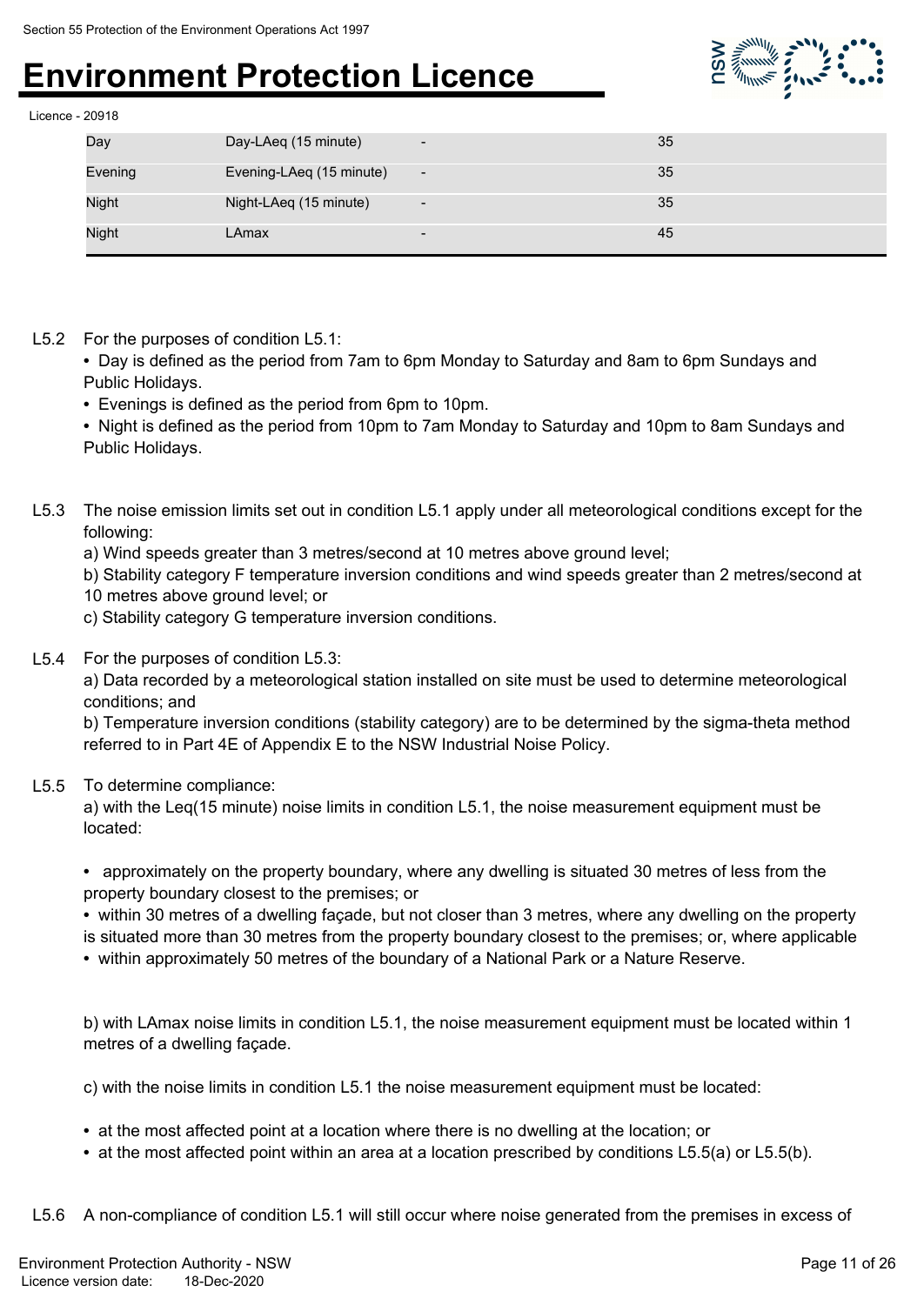

Licence - 20918

the appropriate limit is measured:

- at a location other than an area prescribed by conditions L5.5(a) and L5.5(b); and/or
- at a point other than the most affected point at a location.
- L5.7 For the purposes of determining the noise generated at the premises the modification factors in Section 4 of the NSW Industrial Noise Policy must be applied, as appropriate, to the noise levels measure by the noise monitoring equipment.

#### **L6 Blasting**

L6.1 Blasting at the premises is prohibited.

#### **L7 Hours of operation**

- L7.1 Unless otherwise specified by any other condition of this license, all construction activities are: a) restricted to between hours of 7:00am and 6:00pm Monday to Friday;
	- b) restricted to between the hours of 8:00am and 1:00pm Saturday; and

c) not to be undertaken on Sundays or Public Holidays.

L7.2 Works outside of the hours identified in condition L7.1 may be undertaken in the following circumstances: a) works that are inaudible at the nearest receivers;

b) works agreed to in writing by the Secretary of the NSW Department of Planning and Environment;

c) or the delivery of materials required outside these hours by the NSW Police Force or other authorities for safety reasons;

d) Where it is required in an emergency to avoid the loss of lives, property and/or to prevent environmental harm.

L7.3 Unless otherwise specified by any other condition of this licence, scheduled activities are permitted to operate 24 hours a day Monday to Sunday.

#### **L8 Potentially offensive odour**

L8.1 The licensee must not cause or permit the emission of offensive odour beyond the boundary of the premises.

Note: Section 129 of the Protection of the Environment Operations Act 1997, provides that the licensee must not cause or permit the emission of any offensive odour from the premises but provides a defence if the emission is identified in the relevant environmental protection licence as a potentially offensive odour and the odour emitted in accordance with the conditions of a licence directed at minimising odour.

L8.2 No condition of this license identifies a potentially offensive odour for the purposes of Section 129 of the Protection of the Environment Operations Act 1997.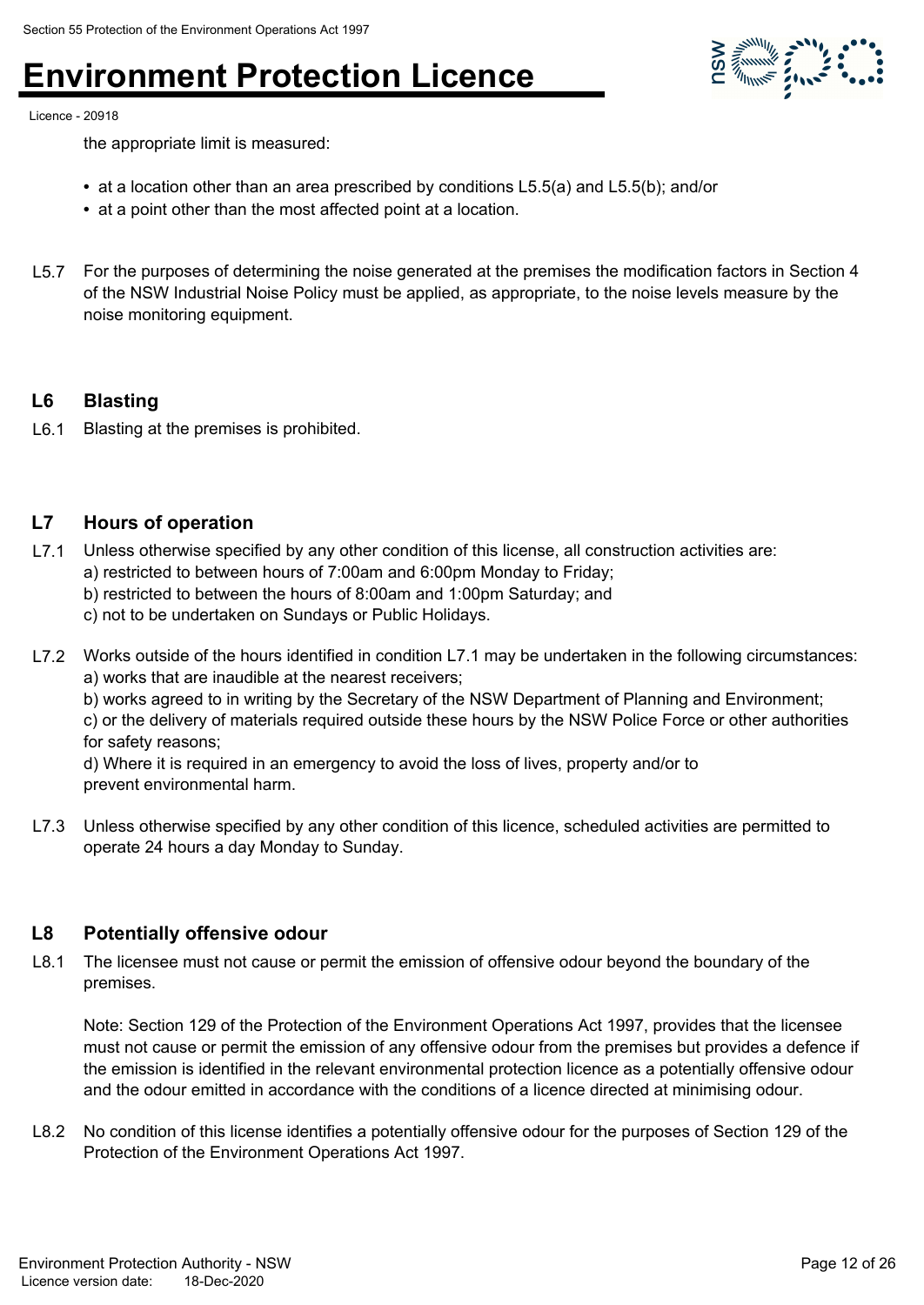

Licence - 20918

### **4 Operating Conditions**

#### **O1 Activities must be carried out in a competent manner**

O1.1 Licensed activities must be carried out in a competent manner. This includes:

a) the processing, handling, movement and storage of materials and substances used to carry out the activity; and

b) the treatment, storage, processing, reprocessing, transport and disposal of waste generated by the activity.

#### **O2 Maintenance of plant and equipment**

- O2.1 All plant and equipment installed at the premises or used in connection with the licensed activity:
	- a) must be maintained in a proper and efficient condition; and
	- b) must be operated in a proper and efficient manner.

#### **O3 Dust**

- O3.1 All areas in or on the premises must be maintained in a condition that prevents or minimises the emission into the air of air pollutants (which includes dust).
- O3.2 Trucks entering and leaving the premises that are carrying any material must have their loads covered at all times to prevent the generation of dust, except during loading and unloading.
- O3.3 Any activity in or on the premises must be carried out by such practicable means as to prevent or minimise the emission into the air of air pollutants (which includes dust).
- O3.4 Any plant in or on the premises must be operated by such practicable means as to prevent or minimise the emission into the air or air pollutants (which includes dust).

#### **O4 Effluent application to land**

O4.1 The quantity of effluent/solids applied to the utilisation area must not exceed the capacity of the area to effectively utilise the effluent/solids.

For the purpose of this condition, 'effectively utilise' includes the use of the effluent/solids for pasture or crop production, as well as the ability of the soil to absorb the nutrient, salt, hydraulic load and organic material.

- O4.2 At least 14 days prior to a utilisation area being rendered unavailable for use, the EPA must be advised in writing of this intention.
- O4.3 Effluent application must not occur in a manner that causes surface runoff.
- O4.4 Spray from effluent application must not drift beyond the boundary of the premises.
- O4.5 Livestock access to any effluent application area must be denied during effluent application and until the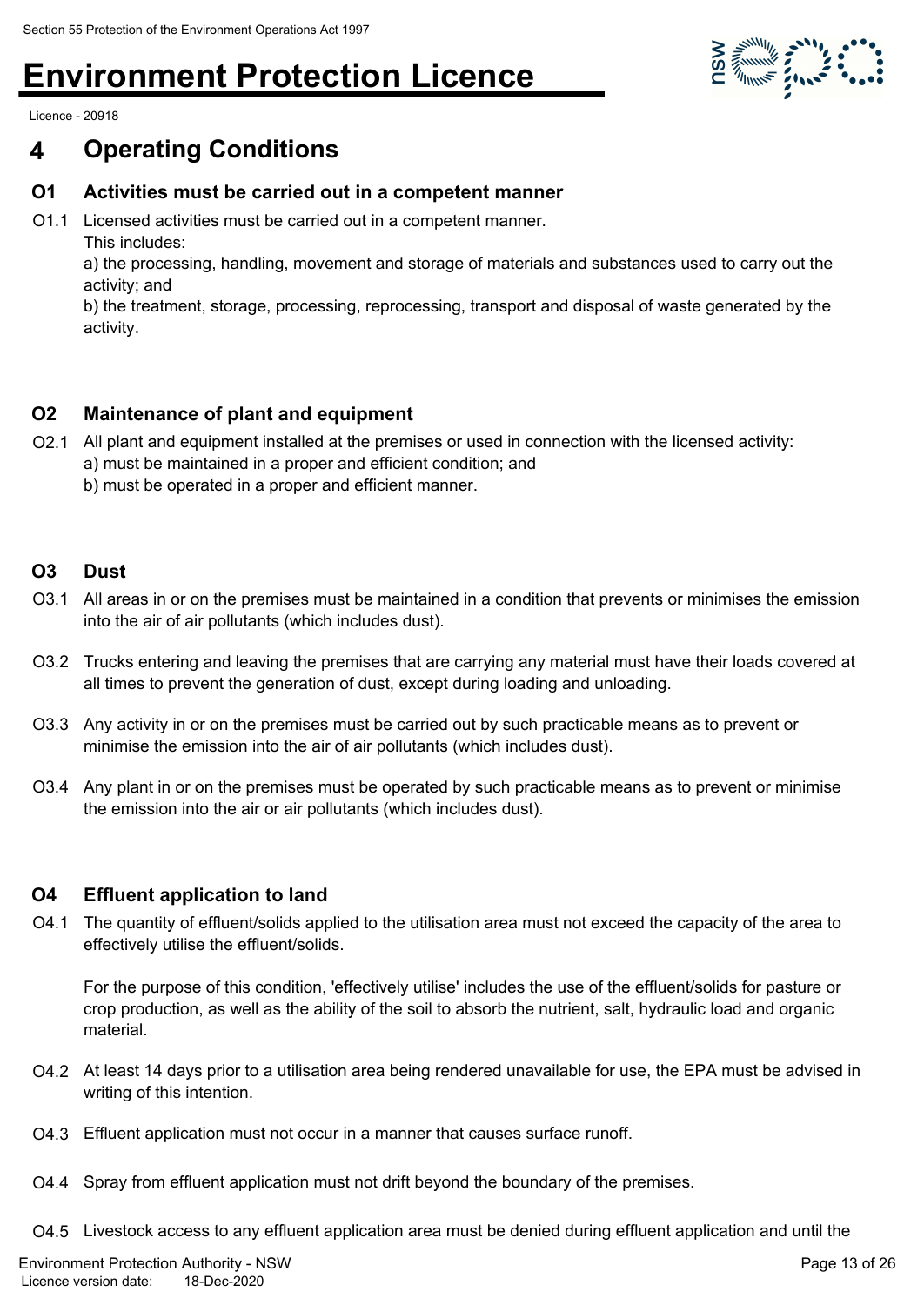

Licence - 20918

applied effluent area has dried.

- O4.6 The licensee must retain the utilisation area.
- O4.7 Effluent application must not occur on any other area except the defined utilisation area.

#### **O5 Processes and management**

O5.1 All tanks and storage areas for drums containing material that has potential to cause environmental harm must be bunded or have an alternative spill containment system in-place.

The bunding and/or spill containment systems must be properly designed, engineered, and constructed to be suitable for the material types and quantities stored therein in accordance with all appropriate standards, including Australian Standards (AS)1940 and AS1596.

- O5.2 The holding pen surface must be maintained to prevent infiltration.
- O5.3 Solids must be stored on an impermeable pad within the controlled drainage area.

#### **O6 Waste management**

- O6.1 Any waste materials removed from the site must only be disposed of at a waste management facility or premises lawfully permitted to accept the materials.
- O6.2 The licensee must ensure that any liquid and/or non liquid waste generated and/or stored at the premises is assessed and classified in accordance with the EPA's Waste Classification Guidelines as in force from time to time.

#### **O7 Other operating conditions**

#### **Bunding requirements**

- O7.1 All above ground storage facilities containing flammable and combustable liquids must be bunded in accordance with Australian Standard AS 1940-2004.
- O7.2 All Toxic Chemicals must be stored in accordance with the requirements of AS/NZS4452- The Storage and Handling of Toxic Substances.

#### **Effluent ponds**

O7.3 All effluent, contaminated and stormwater structures internal surfaces must have an equivalent to, or better than, a clay liner of permeability of 10-9 m/s over a minimum depth of 900mm or an equivalent alternative. When an alternative liner is proposed, a minimum of 600mm compacted base materials must be used to protect the liner.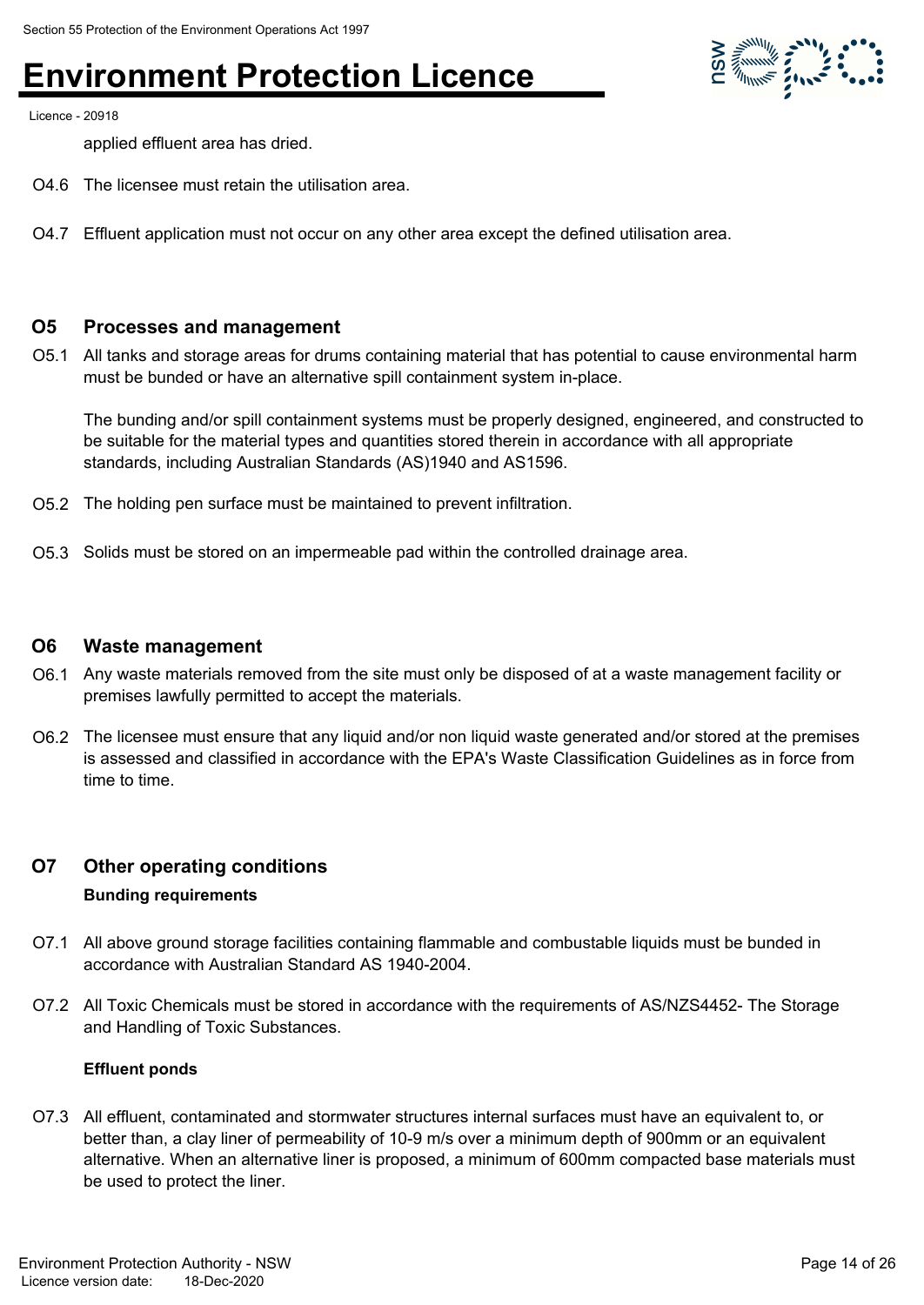Licence - 20918



### **5 Monitoring and Recording Conditions**

#### **M1 Monitoring records**

- M1.1 The results of any monitoring required to be conducted by this licence or a load calculation protocol must be recorded and retained as set out in this condition.
- M1.2 All records required to be kept by this licence must be:
	- a) in a legible form, or in a form that can readily be reduced to a legible form;
	- b) kept for at least 4 years after the monitoring or event to which they relate took place; and
	- c) produced in a legible form to any authorised officer of the EPA who asks to see them.
- M1.3 The following records must be kept in respect of any samples required to be collected for the purposes of this licence:
	- a) the date(s) on which the sample was taken;
	- b) the time(s) at which the sample was collected;
	- c) the point at which the sample was taken; and
	- d) the name of the person who collected the sample.

#### **M2 Requirement to monitor concentration of pollutants discharged**

- M2.1 For each monitoring/discharge point or utilisation area specified below (by a point number), the licensee must monitor (by sampling and obtaining results by analysis) the concentration of each pollutant specified in Column 1. The licensee must use the sampling method, units of measure, and sample at the frequency, specified opposite in the other columns:
- M2.2 Water and/ or Land Monitoring Requirements

#### **POINT 3**

| <b>Pollutant</b>          | Units of measure     | <b>Frequency</b>              | <b>Sampling Method</b> |
|---------------------------|----------------------|-------------------------------|------------------------|
| Total suspended<br>solids | milligrams per litre | Daily during any<br>discharge | Grab sample            |

#### **POINT 4,5**

| <b>Pollutant</b>                 | Units of measure               | <b>Frequency</b> | <b>Sampling Method</b> |
|----------------------------------|--------------------------------|------------------|------------------------|
| Electrical<br>conductivity       | microsiemens per<br>centimetre | Yearly           | In situ                |
| Nitrogen (nitrate)               | milligrams per litre           | Yearly           | Grab sample            |
| Nitrogen (total)                 | milligrams per litre           | Yearly           | Grab sample            |
| pH                               | pH                             | Yearly           | In situ                |
| Phosphorus (total)               | milligrams per litre           | Yearly           | Grab sample            |
| <b>Standing Water</b><br>Level   | metres                         | Yearly           | In situ                |
| <b>Total dissolved</b><br>solids | milligrams per litre           | Yearly           | Grab sample            |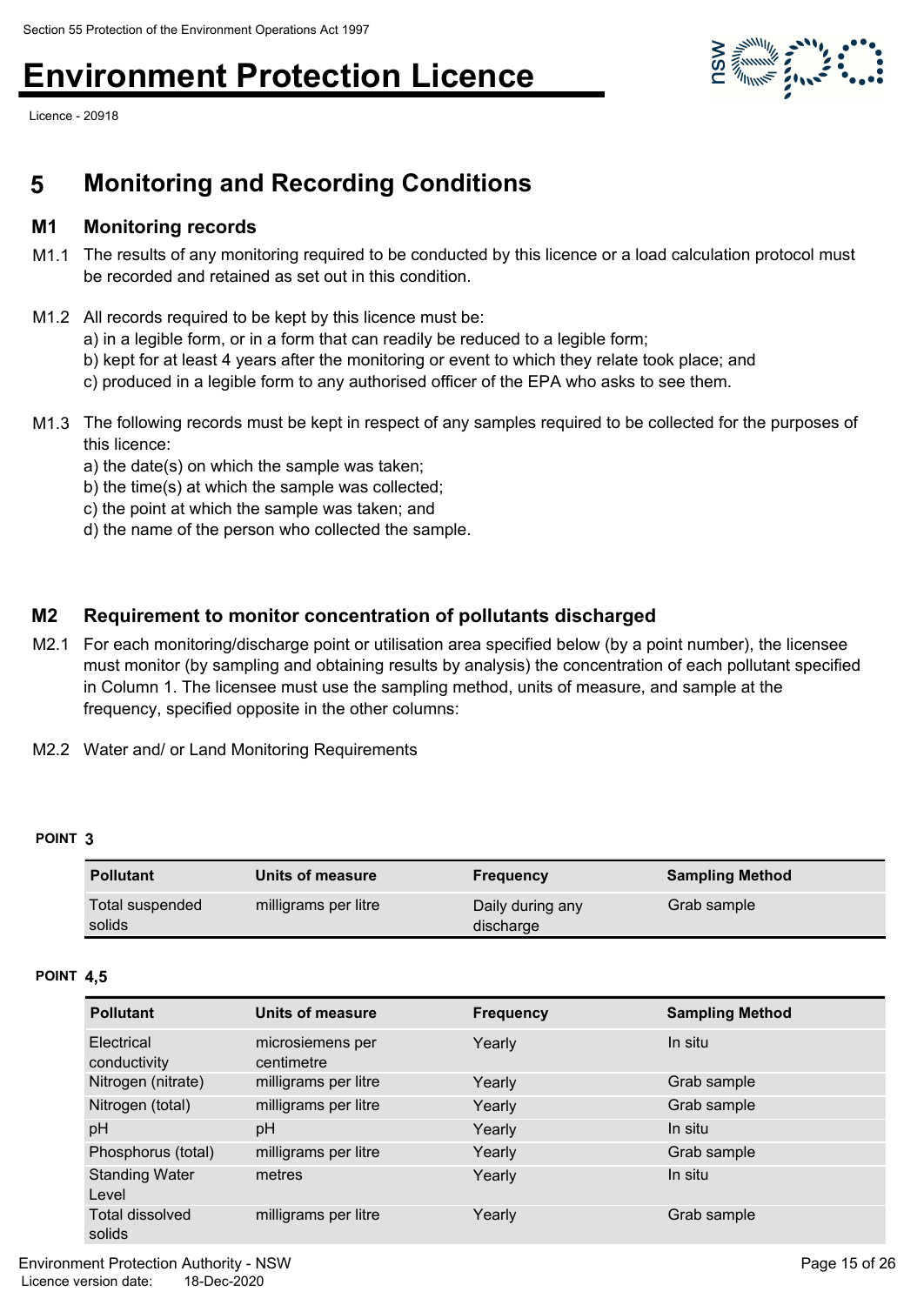Licence - 20918

# **MARKET STATE**

#### **POINT 6**

| <b>Pollutant</b>           | <b>Units of measure</b>  | <b>Frequency</b> | <b>Sampling Method</b> |
|----------------------------|--------------------------|------------------|------------------------|
| <b>BOD</b>                 | milligrams per litre     | Quarterly        | Grab sample            |
| Chemical oxygen<br>demand  | milligrams per litre     | Quarterly        | Grab sample            |
| Electrical<br>conductivity | microsiemens per metre   | Quarterly        | In situ                |
| Exchangeable<br>calcium    | milligrams per litre     | Quarterly        | Grab sample            |
| Exchangeable<br>magnesium  | milligrams per litre     | Quarterly        | Grab sample            |
| Exchangeable<br>potassium  | milligrams per litre     | Quarterly        | Grab sample            |
| Exchangeable<br>sodium     | milligrams per litre     | Quarterly        | Grab sample            |
| Nitrogen (ammonia)         | milligrams per litre     | Quarterly        | Grab sample            |
| Nitrogen (nitrate)         | milligrams per litre     | Quarterly        | Grab sample            |
| Nitrogen (nitrite)         | milligrams per litre     | Quarterly        | Grab sample            |
| Nitrogen (total)           | milligrams per litre     | Quarterly        | Grab sample            |
| pH                         | pH                       | Quarterly        | In situ                |
| Phosphorus (total)         | milligrams per litre     | Quarterly        | Grab sample            |
| Sodium Adsorption<br>Ratio | $\overline{\phantom{a}}$ | Quarterly        | Grab sample            |
| Total suspended<br>solids  | milligrams per litre     | Quarterly        | Grab sample            |

#### **POINT 7,8,9,10,11,12,13,14,15**

| <b>Pollutant</b>                  | Units of measure                                      | <b>Frequency</b> | <b>Sampling Method</b> |
|-----------------------------------|-------------------------------------------------------|------------------|------------------------|
| Available<br>phosphorus           | milligrams per kilogram                               | Yearly           | Special Method 1       |
| Electrical<br>conductivity        | microsiemens per metre                                | Yearly           | Special Method 1       |
| Exchangeable<br>calcium           | centimoles of positive<br>charge per kilogram of soil | Yearly           | Special Method 1       |
| Exchangeable<br>magnesium         | centimoles of positive<br>charge per kilogram of soil | Yearly           | Special Method 1       |
| Exchangeable<br>potassium         | centimoles of positive<br>charge per kilogram of soil | Yearly           | Special Method 1       |
| Exchangeable<br>sodium            | centimoles of positive<br>charge per kilogram of soil | Yearly           | Special Method 1       |
| Exchangeable<br>sodium percentage | percent                                               | Yearly           | Special Method 1       |
| Nitrogen (nitrate)                | milligrams per kilogram                               | Yearly           | Special Method 1       |
| Nitrogen (total)                  | milligrams per kilogram                               | Yearly           | Special Method 1       |
| Organic carbon                    | percent                                               | Yearly           | Special Method 1       |
| pH                                | pH                                                    | Yearly           | Special Method 1       |
| Phosphorus (total)                | milligrams per kilogram                               | Yearly           | Special Method 1       |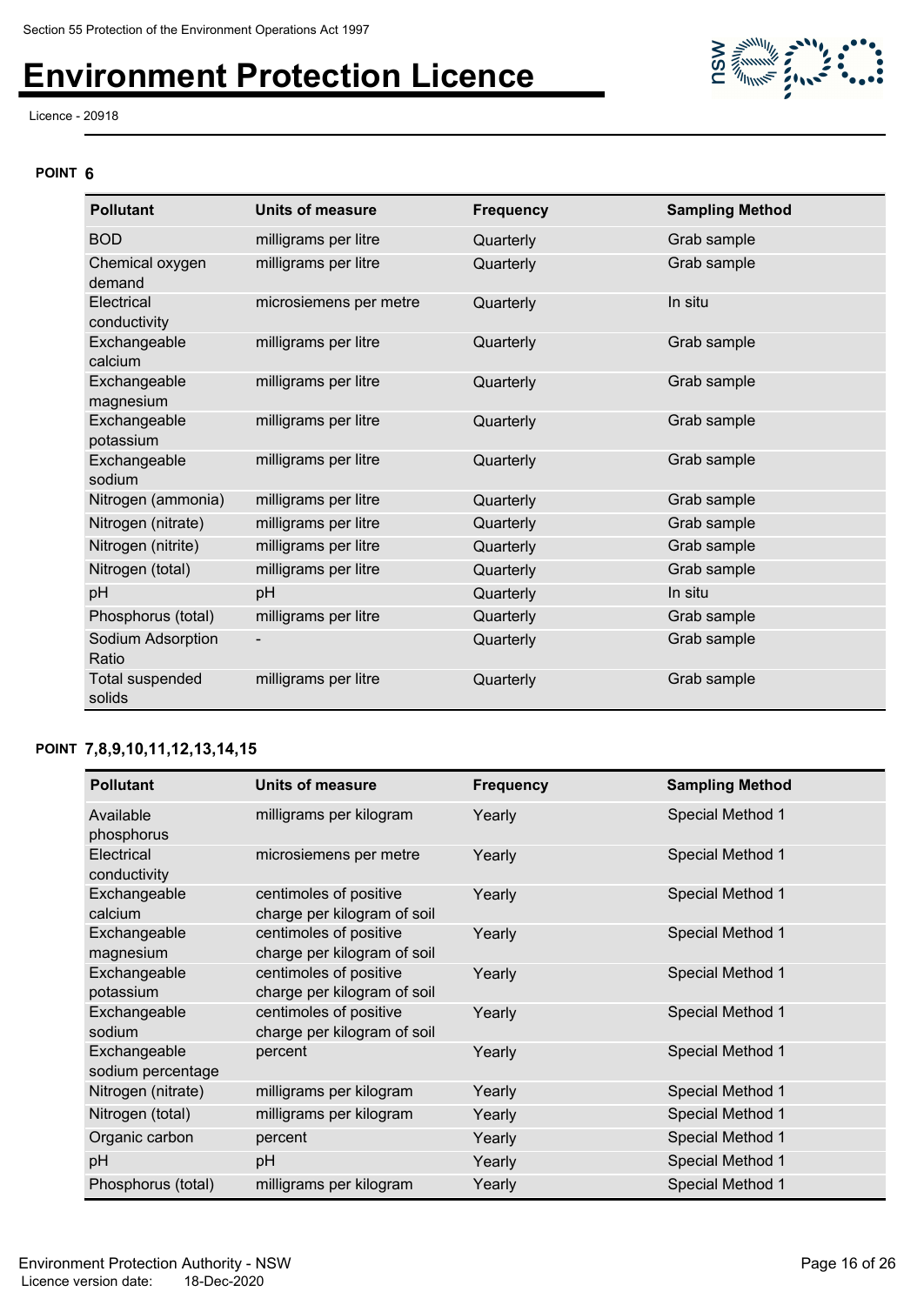

Licence - 20918

- M2.3 For the purpose of the table(s) above, Special Method 1 means that representative composite soil samples are to be collected from the top soils (0-10 cm) yearly and from the subsoils (>10 cm) every 3 years in accordance with the *Environmental Guidelines: Use of effluent by irrigation (DEC 2004)*.
- M2.4 The monitoring required by Condition M2.1 at points 6 to 15 is only required once the irrigation system is installed and there is sufficient treatable effluent for the irrigation system to be commissioned. Monitoring at these points must commence prior to any irrigation.

#### **M3 Testing methods - concentration limits**

M3.1 Subject to any express provision to the contrary in this licence, monitoring for the concentration of a pollutant discharged to waters or applied to a utilisation area must be done in accordance with the Approved Methods Publication unless another method has been approved by the EPA in writing before any tests are conducted.

#### **M4 Weather monitoring**

M4.1 At the point(s) identified below, the licensee must monitor (by sampling and obtaining results by analysis) the parameters specified in Column 1 of the table below, using the corresponding sampling method, units of measure, averaging period and sampling frequency, specified opposite in the Columns 2, 3, 4 and 5 respectively.

#### **POINT 1**

| <b>Parameter</b>                      | <b>Sampling method</b> | Units of measure         | <b>Averaging period</b>  | <b>Frequency</b> |
|---------------------------------------|------------------------|--------------------------|--------------------------|------------------|
| Rainfall                              | $AM-4$                 | millimetres              | 1 hour                   | Continuous       |
| <b>Wind Direction</b><br>at 10 metres | AM-2 & AM-4            | Degrees                  | 15 minutes               | Continuous       |
| Wind Speed at<br>10 metres            | AM-2 & AM-4            | metres per second        | 15 minutes               | Continuous       |
| Siting                                | AM-1 & AM-4            | $\overline{\phantom{0}}$ | -                        |                  |
| Sigma Theta                           | AM-2 & AM-4            | degrees Celsius          | $\overline{\phantom{0}}$ | Continuous       |

#### **M5 Recording of pollution complaints**

- M5.1 The licensee must keep a legible record of all complaints made to the licensee or any employee or agent of the licensee in relation to pollution arising from any activity to which this licence applies.
- M5.2 The record must include details of the following:
	- a) the date and time of the complaint;
	- b) the method by which the complaint was made;

c) any personal details of the complainant which were provided by the complainant or, if no such details were provided, a note to that effect;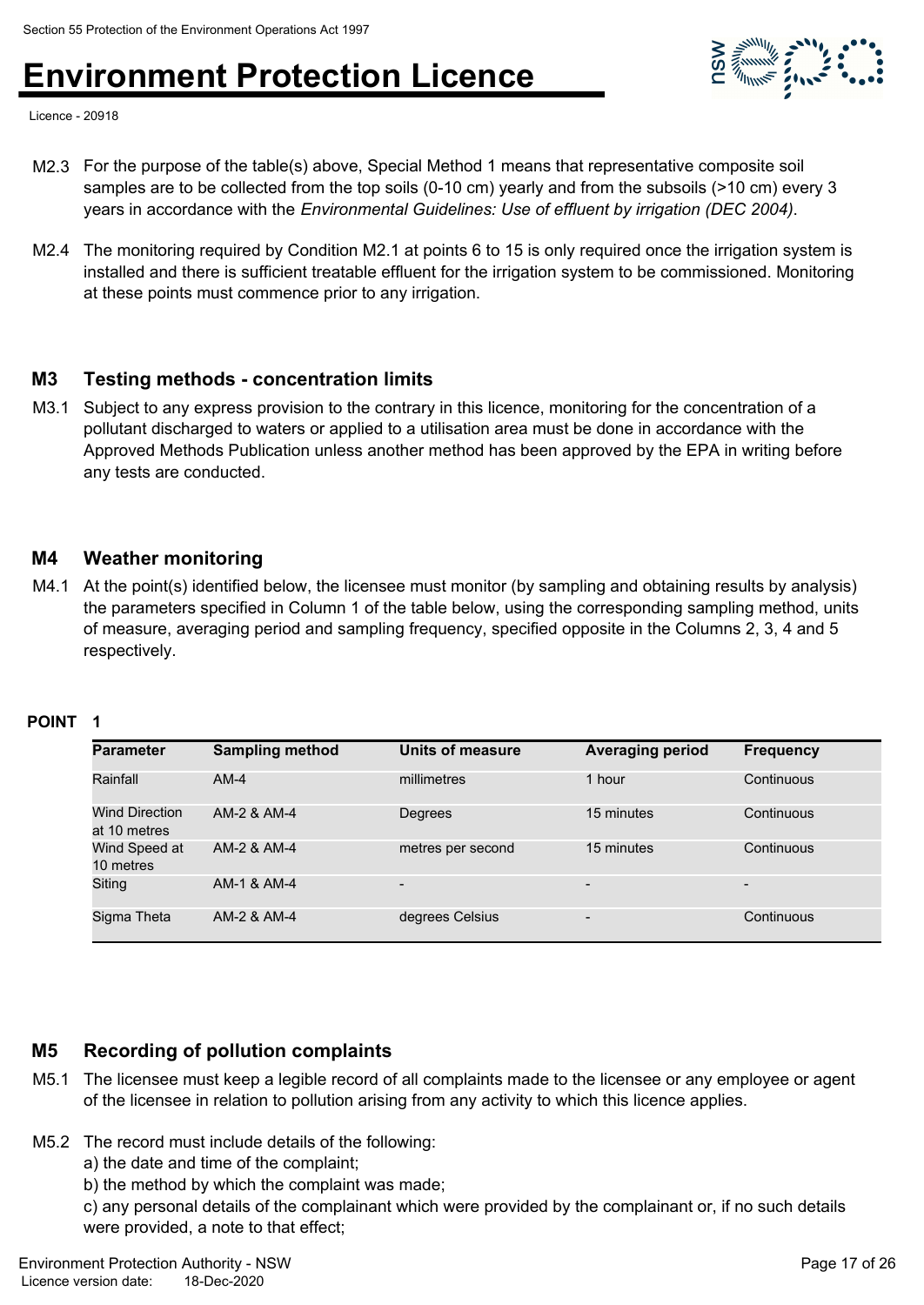

Licence - 20918

d) the nature of the complaint;

e) the action taken by the licensee in relation to the complaint, including any follow-up contact with the complainant; and

f) if no action was taken by the licensee, the reasons why no action was taken.

- M5.3 The record of a complaint must be kept for at least 4 years after the complaint was made.
- M5.4 The record must be produced to any authorised officer of the EPA who asks to see them.

#### **M6 Telephone complaints line**

- M6.1 The licensee must operate during its operating hours a telephone complaints line for the purpose of receiving any complaints from members of the public in relation to activities conducted at the premises or by the vehicle or mobile plant, unless otherwise specified in the licence.
- M6.2 The licensee must notify the public of the complaints line telephone number and the fact that it is a complaints line so that the impacted community knows how to make a complaint.
- M6.3 The preceding two conditions do not apply until the date of the issue of this licence.

#### **M7 Requirement to monitor volume or mass**

- M7.1 For each discharge point or utilisation area specified below, the licensee must monitor: a) the volume of liquids discharged to water or applied to the area;
	- b) the mass of solids applied to the area;
	- c) the mass of pollutants emitted to the air;

at the frequency and using the method and units of measure, specified below.

| <b>POINT</b> |  |
|--------------|--|
|--------------|--|

| <b>Frequency</b>                                  | <b>Unit of Measure</b> | <b>Sampling Method</b>  |  |
|---------------------------------------------------|------------------------|-------------------------|--|
| Continuous during discharge<br>kilolitres per day |                        | In line instrumentation |  |
| POINT 16                                          |                        |                         |  |
| <b>Frequency</b>                                  | <b>Unit of Measure</b> | <b>Sampling Method</b>  |  |
| Yearly                                            | tonnes                 | Special Method 2        |  |

M7.2 For the purpose of the table above, Special Method 2 means the amount of manure solids removed from the manure composting pad that is estimated and/or weighed.

### **6 Reporting Conditions**

#### **R1 Annual return documents**

R1.1 The licensee must complete and supply to the EPA an Annual Return in the approved form comprising: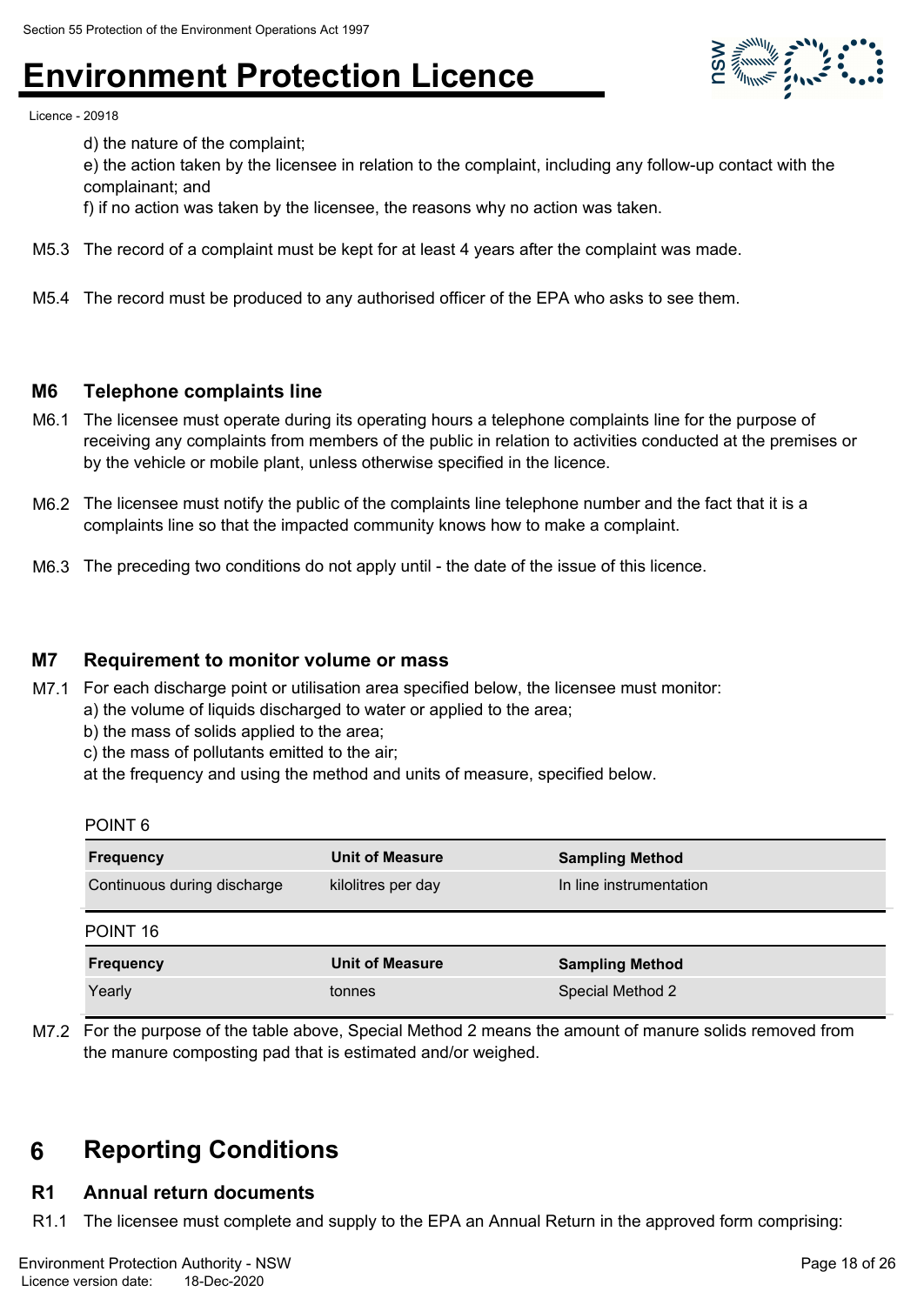Licence - 20918

- 1. a Statement of Compliance,
- 2. a Monitoring and Complaints Summary,
- 3. a Statement of Compliance Licence Conditions,
- 4. a Statement of Compliance Load based Fee,
- 5. a Statement of Compliance Requirement to Prepare Pollution Incident Response Management Plan,
- 6. a Statement of Compliance Requirement to Publish Pollution Monitoring Data; and
- 7. a Statement of Compliance Environmental Management Systems and Practices.

At the end of each reporting period, the EPA will provide to the licensee notification that the Annual Return is due.

- R1.2 An Annual Return must be prepared in respect of each reporting period, except as provided below.
- Note: The term "reporting period" is defined in the dictionary at the end of this licence. Do not complete the Annual Return until after the end of the reporting period.
- R1.3 Where this licence is transferred from the licensee to a new licensee: a) the transferring licensee must prepare an Annual Return for the period commencing on the first day of the reporting period and ending on the date the application for the transfer of the licence to the new licensee is granted; and b) the new licensee must prepare an Annual Return for the period commencing on the date the

application for the transfer of the licence is granted and ending on the last day of the reporting period.

- Note: An application to transfer a licence must be made in the approved form for this purpose.
- R1.4 Where this licence is surrendered by the licensee or revoked by the EPA or Minister, the licensee must prepare an Annual Return in respect of the period commencing on the first day of the reporting period and ending on:

a) in relation to the surrender of a licence - the date when notice in writing of approval of the surrender is given; or

b) in relation to the revocation of the licence - the date from which notice revoking the licence operates.

- R1.5 The Annual Return for the reporting period must be supplied to the EPA via eConnect *EPA* or by registered post not later than 60 days after the end of each reporting period or in the case of a transferring licence not later than 60 days after the date the transfer was granted (the 'due date').
- R1.6 The licensee must retain a copy of the Annual Return supplied to the EPA for a period of at least 4 years after the Annual Return was due to be supplied to the EPA.
- R1.7 Within the Annual Return, the Statements of Compliance must be certified and the Monitoring and Complaints Summary must be signed by:
	- a) the licence holder; or
	- b) by a person approved in writing by the EPA to sign on behalf of the licence holder.
- R1.8 The licensee must supply with the Annual Return the most recent Annual Review Report required by Condition D7 of project approval SSD-7268 that provides:
	- a) tabulated results of all monitoring data;

b) graphical presentation of all monitoring data collected over the current and previous reporting periods in order to show variability and/or trends overtime;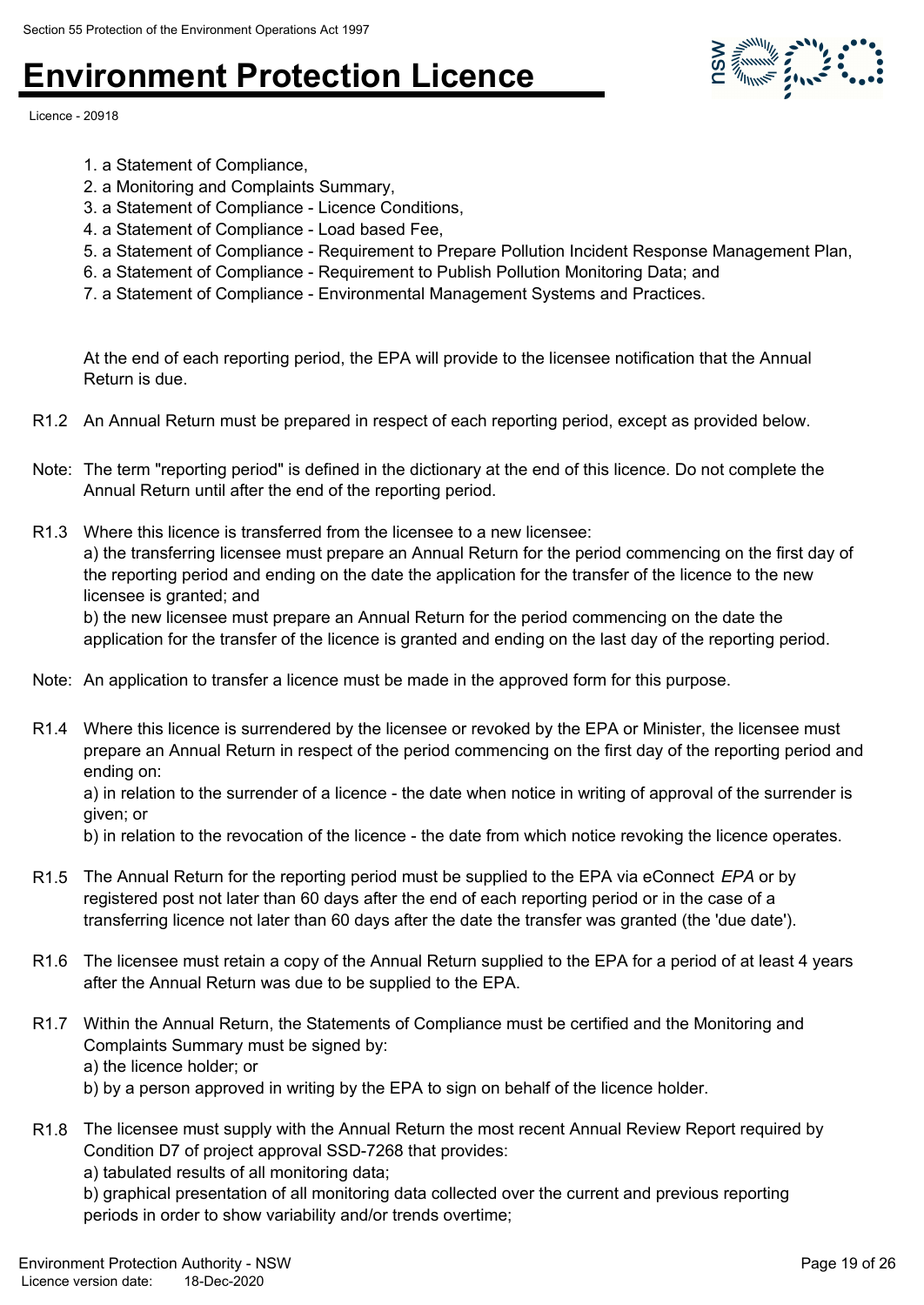Licence - 20918

- c) an analysis and interpretation of all monitoring data; and
- d) actions to correct identified adverse trends.

#### **R2 Notification of environmental harm**

- R2.1 Notifications must be made by telephoning the Environment Line service on 131 555.
- Note: The licensee or its employees must notify all relevant authorities of incidents causing or threatening material harm to the environment immediately after the person becomes aware of the incident in accordance with the requirements of Part 5.7 of the Act.
- R2.2 The licensee must provide written details of the notification to the EPA within 7 days of the date on which the incident occurred.

#### **R3 Written report**

- R3.1 Where an authorised officer of the EPA suspects on reasonable grounds that:
	- a) where this licence applies to premises, an event has occurred at the premises; or

b) where this licence applies to vehicles or mobile plant, an event has occurred in connection with the carrying out of the activities authorised by this licence,

and the event has caused, is causing or is likely to cause material harm to the environment (whether the harm occurs on or off premises to which the licence applies), the authorised officer may request a written report of the event.

- R3.2 The licensee must make all reasonable inquiries in relation to the event and supply the report to the EPA within such time as may be specified in the request.
- R3.3 The request may require a report which includes any or all of the following information: a) the cause, time and duration of the event;
	- b) the type, volume and concentration of every pollutant discharged as a result of the event;

c) the name, address and business hours telephone number of employees or agents of the licensee, or a specified class of them, who witnessed the event;

d) the name, address and business hours telephone number of every other person (of whom the licensee is aware) who witnessed the event, unless the licensee has been unable to obtain that information after making reasonable effort;

e) action taken by the licensee in relation to the event, including any follow-up contact with any complainants;

f) details of any measure taken or proposed to be taken to prevent or mitigate against a recurrence of such an event; and

g) any other relevant matters.

R3.4 The EPA may make a written request for further details in relation to any of the above matters if it is not satisfied with the report provided by the licensee. The licensee must provide such further details to the EPA within the time specified in the request.

### **7 General Conditions**

**SOLUTION STATE**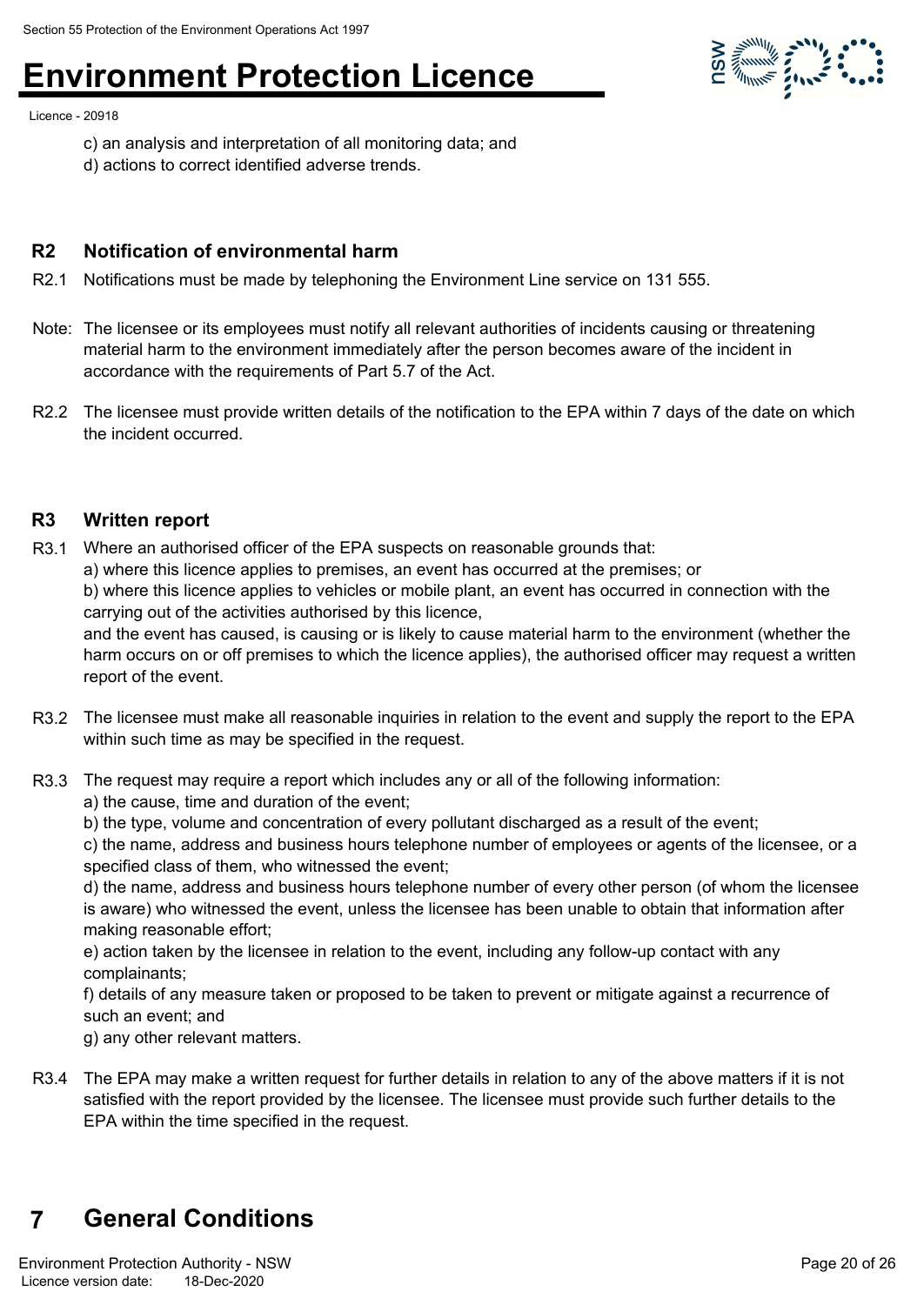

Licence - 20918

#### **G1 Copy of licence kept at the premises or plant**

- G1.1 A copy of this licence must be kept at the premises to which the licence applies.
- G1.2 The licence must be produced to any authorised officer of the EPA who asks to see it.
- G1.3 The licence must be available for inspection by any employee or agent of the licensee working at the premises.

#### **G2 Contact number for incidents and responsible employees**

- G2.1 The licensee must provide the EPA with up to date contact details to enable the EPA: a) to contact either the licensee or a representative of the licensee who can respond at all times to incidents relating to the premises; and
	- b) to contact the licensee's senior employees or agents authorised at all times to:
	- i) speak on behalf of the licensee, and
	- ii) provide any information or document required under licence.
- G2.2 The contact details required by Condition G2.1 above must include: a) the full name and title of the authorised representatives and the scope of their respective authorisations; and b) the direct telephone number, mobile number, pager number, fax number, email address and postal address for contacting each authorised representative.
- G2.3 The licensee is to inform the EPA in writing of the appointment of any subsequent contact persons, or changes to the person's contact details as soon as practicable and in any event within fourteen days of the appointment or change.

#### **G3 Signage**

G3.1 The location of EPA points numbered 1 (Meteorological Station), 3 (Sediment Dam), 4 (Groundwater monitoring), 5 (Groundwater monitoring), 6 (Effluent discharge), 7 to 14 (Soil monitoring) and 15 (Manure compost pad) must be clearly marked by signs that indicate the point identification number used in this licence and that are located as close as practical to the point.

### **8 Pollution Studies and Reduction Programs**

#### **Installation of environmental protection works and effluent commissioning study U1 Pollution control measures**

U1.1 The licensee must undertake the installation of the works identified in the table below prior to recommencing slaughtering and/or processing activities at the premises.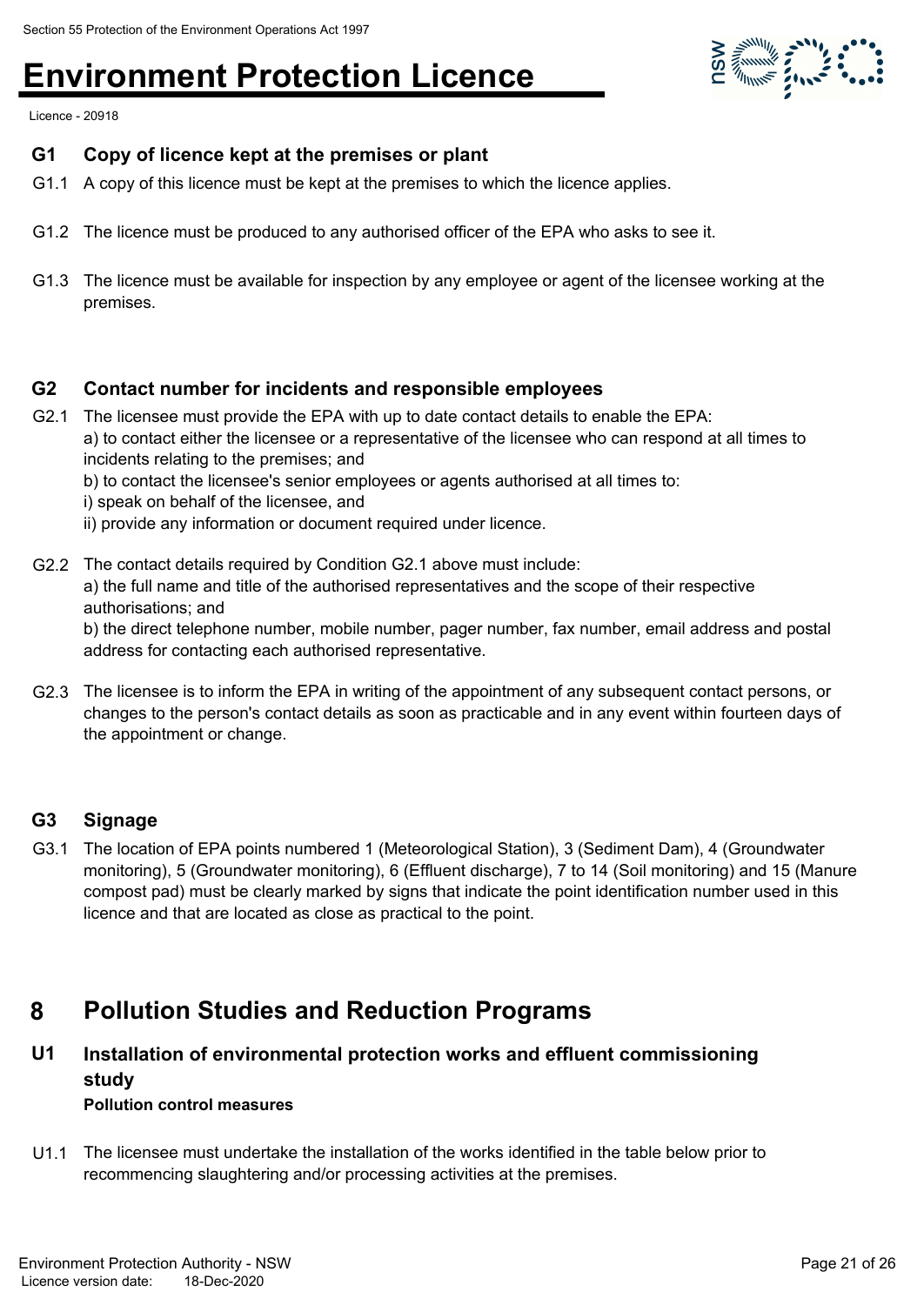

#### Licence - 20918

| <b>Site feature</b>       | Works to be undertaken                                                                                                                          |
|---------------------------|-------------------------------------------------------------------------------------------------------------------------------------------------|
| Manure stockpiling area   | a) Install leachate sump                                                                                                                        |
|                           | b) Install EPDM synthetic liner with permeability of 2.233 x10-11m/sec, over<br>which is 600mm of compacted base material to protect the liner  |
| Mass carcass disposal pit | c) Install leachate sump                                                                                                                        |
|                           | d) Install EPDM synthetic liner with permeability of 2.233 x10-11 m/sec, over<br>which is 600mm of compacted base material to protect the liner |
| Chemical storage          | e) Chemicals including dangerous goods are to be stored and appropriately<br>bunded                                                             |
|                           | f) Install chemical warning and/or safety placards outside the chemical storage<br>room for the dangerous goods being stored                    |
|                           | g) Install spill kits in locations where chemical are being stored                                                                              |
| Sediment dam              | h) Repair bank erosion and install any other works necessary to minimise<br>erosion from the stormwater pipe                                    |

- U1.2 The licensee must submit a report including photographs documenting the completion of the works required by Condition U1.1 to the EPA prior to undertaking slaughtering activities.
- U1.3 The licensee must undertake the installation of the works identified in the table below prior to treated effluent being applied to the irrigation utilisation area.

| <b>Site feature</b> | Works to be undertaken                                                                                                        |
|---------------------|-------------------------------------------------------------------------------------------------------------------------------|
| Irrigation system   | a) Install irrigator, pump stations and irrigation main                                                                       |
| Surface water bunds | b) Construct clean water diversion bunds and tailwater catch drains around<br>the entire perimeter of the effluent reuse area |
| Tailwater pond      | c) Construct tailwater collection basin                                                                                       |

U1.4 The licensee must submit a report including photographs documenting the completion of the works required by Condition U1.3 to the EPA prior to treated effluent being applied to the irrigation utilisation area.

#### **Effluent System Commissioning Study**

- U1.5 Prior to the plant re-commencing operations the licensee must provide the EPA with a status update advising estimated timing for sufficient treatable effluent to commission the effluent management and related irrigation system.
- U1.6 No more than 30 days after commissioning of the effluent treatment and irrigation system, the licensee must provide the EPA with a report summarising the outcomes of commissioning against expected results, including but not limited to:

a) comparisons between the predicted effluent quality and quantity and actual measured effluent quality and quantity, and

b) any actions needed to ensure that the system adequately treats effluent and that the irrigation area sustainably utilises the effluent.

If there is a significant difference between predicted and measured results, the licensee must provide updated nutrient, salt and water balance models and must also demonstrate that the size of the effluent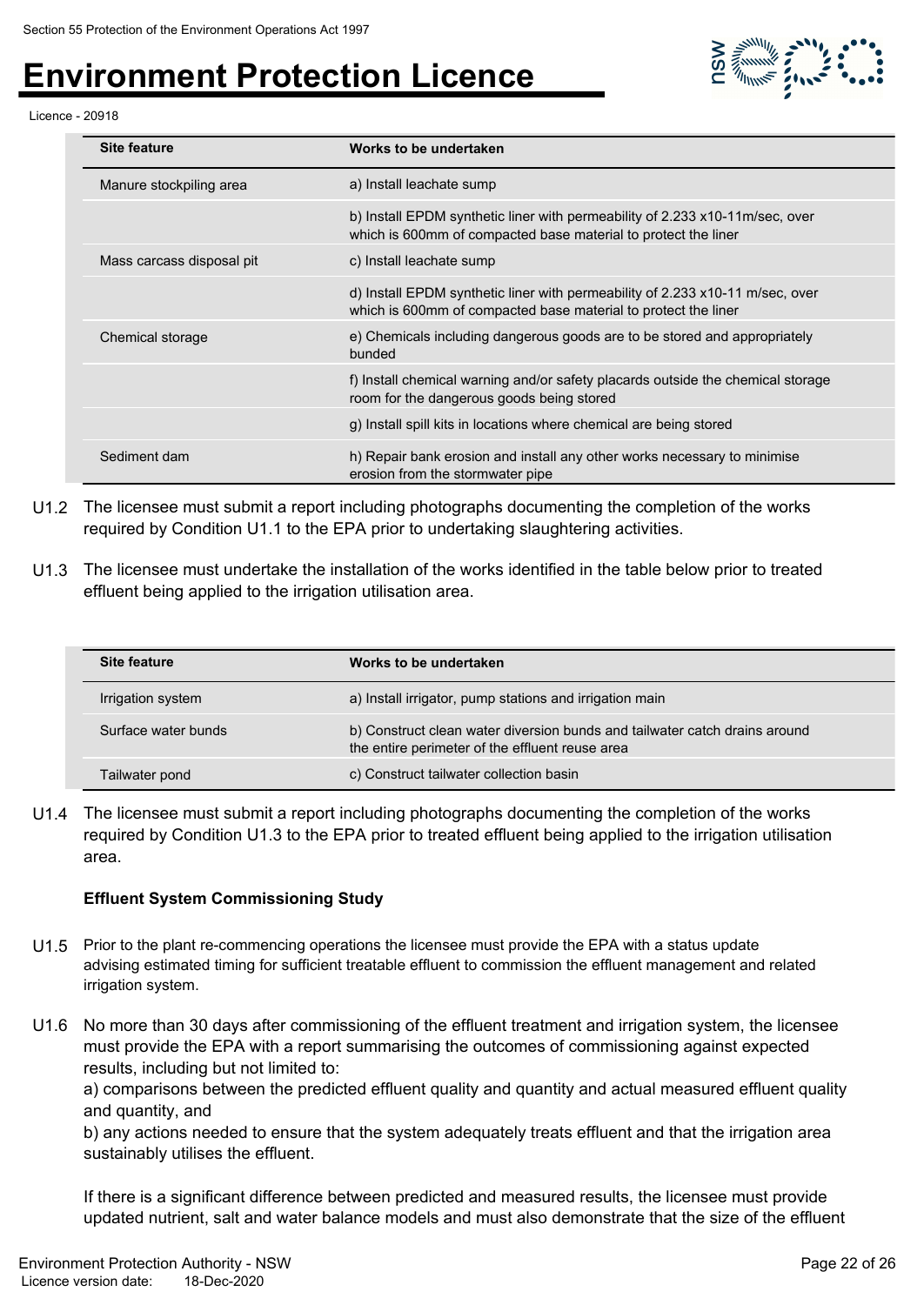

Licence - 20918

irrigation area is appropriate.

#### **Notification of recommencing on-site operations**

U1.7 The licensee must inform the EPA of recommencing the undertaking scheduled activity of livestock processing activities at the premises within seven days of recommencing on-site operations.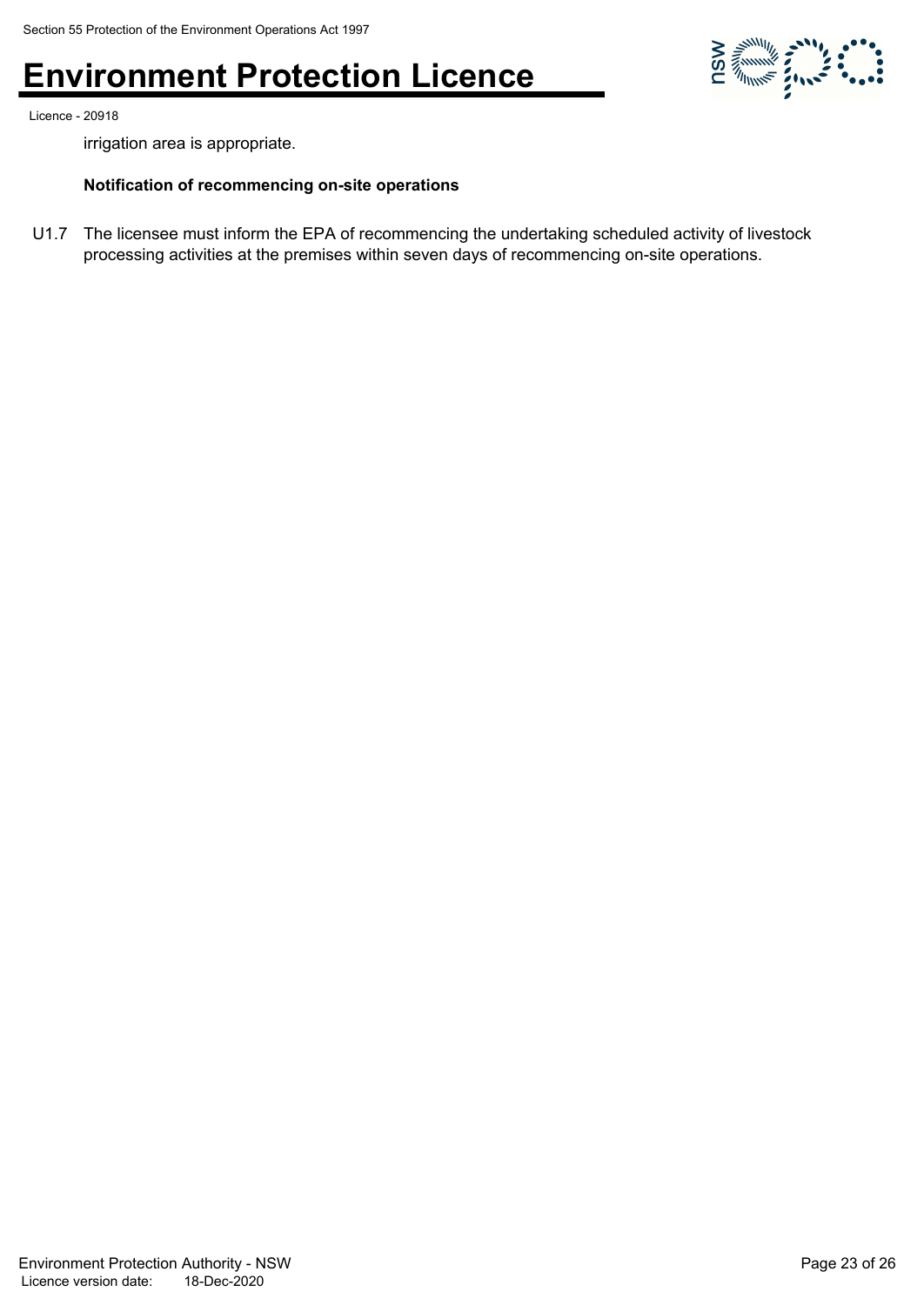#### Licence - 20918



### Dictionary

#### General Dictionary

| <b>3DGM</b> [in relation<br>to a concentration<br>limit] | Means the three day geometric mean, which is calculated by multiplying the results of the analysis of<br>three samples collected on consecutive days and then taking the cubed root of that amount. Where one<br>or more of the samples is zero or below the detection limit for the analysis, then 1 or the detection limit<br>respectively should be used in place of those samples |
|----------------------------------------------------------|---------------------------------------------------------------------------------------------------------------------------------------------------------------------------------------------------------------------------------------------------------------------------------------------------------------------------------------------------------------------------------------|
| Act                                                      | Means the Protection of the Environment Operations Act 1997                                                                                                                                                                                                                                                                                                                           |
| activity                                                 | Means a scheduled or non-scheduled activity within the meaning of the Protection of the Environment<br>Operations Act 1997                                                                                                                                                                                                                                                            |
| actual load                                              | Has the same meaning as in the Protection of the Environment Operations (General) Regulation 2009                                                                                                                                                                                                                                                                                     |
| <b>AM</b>                                                | Together with a number, means an ambient air monitoring method of that number prescribed by the<br>Approved Methods for the Sampling and Analysis of Air Pollutants in New South Wales.                                                                                                                                                                                               |
| <b>AMG</b>                                               | Australian Map Grid                                                                                                                                                                                                                                                                                                                                                                   |
| anniversary date                                         | The anniversary date is the anniversary each year of the date of issue of the licence. In the case of a<br>licence continued in force by the Protection of the Environment Operations Act 1997, the date of issue of<br>the licence is the first anniversary of the date of issue or last renewal of the licence following the<br>commencement of the Act.                            |
| annual return                                            | Is defined in R1.1                                                                                                                                                                                                                                                                                                                                                                    |
| <b>Approved Methods</b><br><b>Publication</b>            | Has the same meaning as in the Protection of the Environment Operations (General) Regulation 2009                                                                                                                                                                                                                                                                                     |
| assessable<br>pollutants                                 | Has the same meaning as in the Protection of the Environment Operations (General) Regulation 2009                                                                                                                                                                                                                                                                                     |
| <b>BOD</b>                                               | Means biochemical oxygen demand                                                                                                                                                                                                                                                                                                                                                       |
| <b>CEM</b>                                               | Together with a number, means a continuous emission monitoring method of that number prescribed by<br>the Approved Methods for the Sampling and Analysis of Air Pollutants in New South Wales.                                                                                                                                                                                        |
| <b>COD</b>                                               | Means chemical oxygen demand                                                                                                                                                                                                                                                                                                                                                          |
| composite sample                                         | Unless otherwise specifically approved in writing by the EPA, a sample consisting of 24 individual samples<br>collected at hourly intervals and each having an equivalent volume.                                                                                                                                                                                                     |
| cond.                                                    | Means conductivity                                                                                                                                                                                                                                                                                                                                                                    |
| environment                                              | Has the same meaning as in the Protection of the Environment Operations Act 1997                                                                                                                                                                                                                                                                                                      |
| environment<br>protection<br>legislation                 | Has the same meaning as in the Protection of the Environment Administration Act 1991                                                                                                                                                                                                                                                                                                  |
| <b>EPA</b>                                               | Means Environment Protection Authority of New South Wales.                                                                                                                                                                                                                                                                                                                            |
| fee-based activity<br>classification                     | Means the numbered short descriptions in Schedule 1 of the Protection of the Environment Operations<br>(General) Regulation 2009.                                                                                                                                                                                                                                                     |
| general solid waste<br>(non-putrescible)                 | Has the same meaning as in Part 3 of Schedule 1 of the Protection of the Environment Operations Act<br>1997                                                                                                                                                                                                                                                                           |
|                                                          |                                                                                                                                                                                                                                                                                                                                                                                       |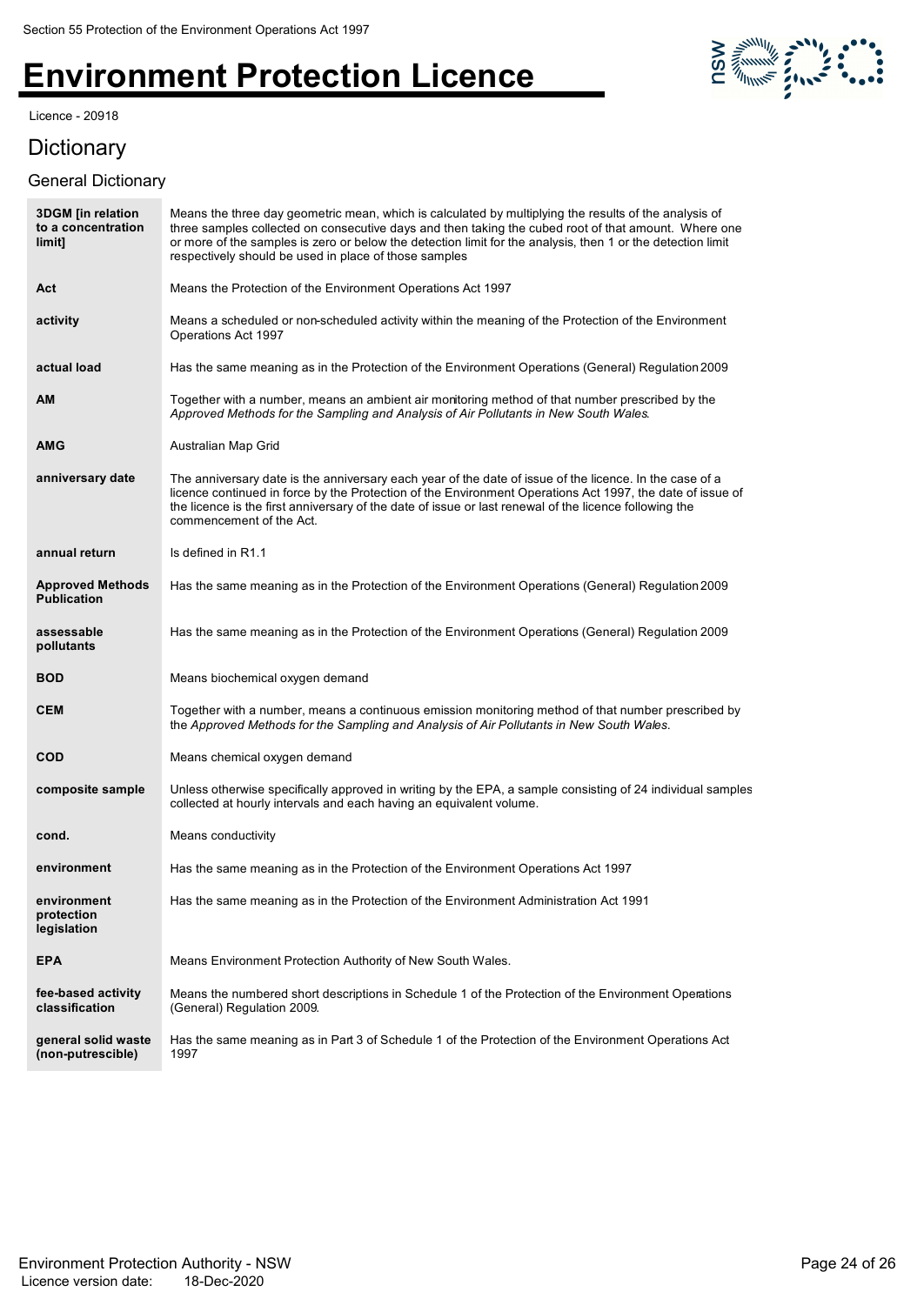

Licence - 20918

| flow weighted<br>composite sample                                      | Means a sample whose composites are sized in proportion to the flow at each composites time of<br>collection.                                                                                                                                                                                                                                                                                                                     |
|------------------------------------------------------------------------|-----------------------------------------------------------------------------------------------------------------------------------------------------------------------------------------------------------------------------------------------------------------------------------------------------------------------------------------------------------------------------------------------------------------------------------|
| general solid waste<br>(putrescible)                                   | Has the same meaning as in Part 3 of Schedule 1 of the Protection of the Environmen t Operations Act<br>1997                                                                                                                                                                                                                                                                                                                      |
| grab sample                                                            | Means a single sample taken at a point at a single time                                                                                                                                                                                                                                                                                                                                                                           |
| hazardous waste                                                        | Has the same meaning as in Part 3 of Schedule 1 of the Protection of the Environment Operations Act<br>1997                                                                                                                                                                                                                                                                                                                       |
| licensee                                                               | Means the licence holder described at the front of this licence                                                                                                                                                                                                                                                                                                                                                                   |
| load calculation<br>protocol                                           | Has the same meaning as in the Protection of the Environment Operations (General) Regulation 2009                                                                                                                                                                                                                                                                                                                                 |
| local authority                                                        | Has the same meaning as in the Protection of the Environment Operations Act 1997                                                                                                                                                                                                                                                                                                                                                  |
| material harm                                                          | Has the same meaning as in section 147 Protection of the Environment Operations Act 1997                                                                                                                                                                                                                                                                                                                                          |
| <b>MBAS</b>                                                            | Means methylene blue active substances                                                                                                                                                                                                                                                                                                                                                                                            |
| <b>Minister</b>                                                        | Means the Minister administering the Protection of the Environment Operations Act 1997                                                                                                                                                                                                                                                                                                                                            |
| mobile plant                                                           | Has the same meaning as in Part 3 of Schedule 1 of the Protection of the Environment Operations Act<br>1997                                                                                                                                                                                                                                                                                                                       |
| motor vehicle                                                          | Has the same meaning as in the Protection of the Environment Operations Act 1997                                                                                                                                                                                                                                                                                                                                                  |
| <b>O&amp;G</b>                                                         | Means oil and grease                                                                                                                                                                                                                                                                                                                                                                                                              |
| percentile [in<br>relation to a<br>concentration limit<br>of a sample] | Means that percentage [eg.50%] of the number of samples taken that must meet the concentration limit<br>specified in the licence for that pollutant over a specified period of time. In this licence, the specified period<br>of time is the Reporting Period unless otherwise stated in this licence.                                                                                                                            |
| plant                                                                  | Includes all plant within the meaning of the Protection of the Environment Operations Act 1997 as well as<br>motor vehicles.                                                                                                                                                                                                                                                                                                      |
| pollution of waters<br>[or water pollution]                            | Has the same meaning as in the Protection of the Environment Operations Act 1997                                                                                                                                                                                                                                                                                                                                                  |
| premises                                                               | Means the premises described in condition A2.1                                                                                                                                                                                                                                                                                                                                                                                    |
| public authority                                                       | Has the same meaning as in the Protection of the Environment Operations Act 1997                                                                                                                                                                                                                                                                                                                                                  |
| regional office                                                        | Means the relevant EPA office referred to in the Contacting the EPA document accompanying this licence                                                                                                                                                                                                                                                                                                                            |
| reporting period                                                       | For the purposes of this licence, the reporting period means the period of 12 months after the issue of the<br>licence, and each subsequent period of 12 months. In the case of a licence continued in force by the<br>Protection of the Environment Operations Act 1997, the date of issue of the licence is the first anniversary<br>of the date of issue or last renewal of the licence following the commencement of the Act. |
| restricted solid<br>waste                                              | Has the same meaning as in Part 3 of Schedule 1 of the Protection of the Environment Operations Act<br>1997                                                                                                                                                                                                                                                                                                                       |
| scheduled activity                                                     | Means an activity listed in Schedule 1 of the Protection of the Environment Operations Act 1997                                                                                                                                                                                                                                                                                                                                   |
| special waste                                                          | Has the same meaning as in Part 3 of Schedule 1 of the Protection of the Environment Operations Act<br>1997                                                                                                                                                                                                                                                                                                                       |
| TM                                                                     | Together with a number, means a test method of that number prescribed by the <i>Approved Methods for the</i><br>Sampling and Analysis of Air Pollutants in New South Wales.                                                                                                                                                                                                                                                       |